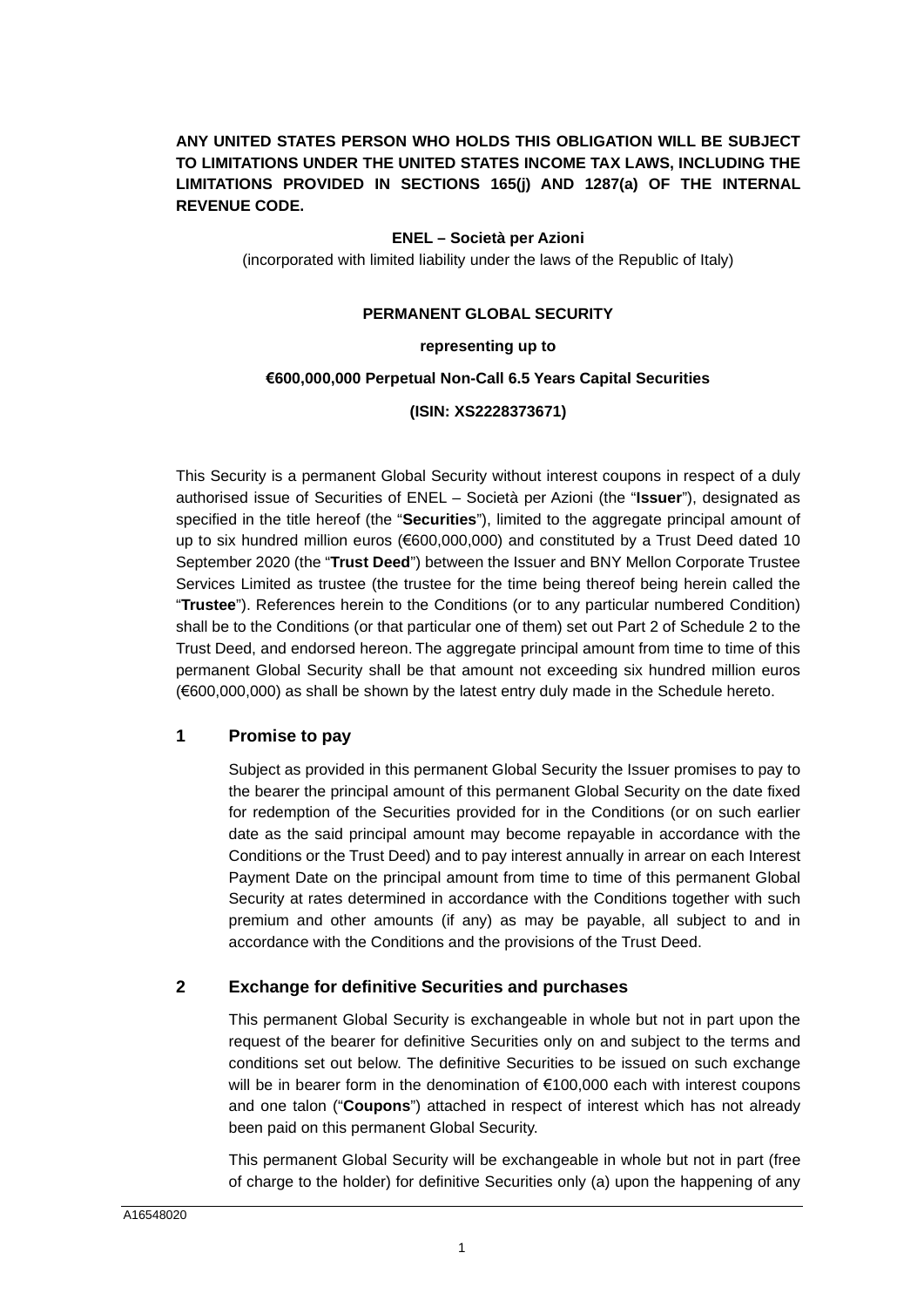of the events defined in the Trust Deed as "**Events of Default**", or (b) if either Euroclear Bank SA/NV ("**Euroclear**") or Clearstream Banking, S.A. ("**Clearstream**") is closed for business for a continuous period of 14 days (other than by reason of holiday, statutory or otherwise) or announces an intention permanently to cease business or does in fact do so and no alternative clearing system satisfactory to the Trustee is available. Thereupon the holder of this permanent Global Security (acting on the instructions of (an) Accountholder(s) (as defined below)) may give notice to the Issuer of its intention to exchange this permanent Global Security for definitive Securities on or after the Exchange Date (as defined below).

On or after the Exchange Date the holder of this permanent Global Security may surrender this permanent Global Security to or to the order of the Principal Paying Agent. In exchange for this permanent Global Security the Issuer will deliver, or procure the delivery of, definitive Securities in bearer form, serially numbered, in the denomination of €100,000 each with interest coupons and one talon ("**Coupons**") attached on issue in respect of interest which has not already been paid on this permanent Global Security (in exchange for the whole of this permanent Global Security).

"**Exchange Date**" means a day specified in the notice requiring exchange falling not less than 60 days after that on which such notice is given and on which banks are open for business in the city in which the specified office of the Principal Paying Agent is located and (except in the case of (b) above) in the city in which the relevant clearing system is located.

Upon (a) any exchange of a part of the Temporary Global Security for a part of this permanent Global Security or (b) the purchase by or on behalf of the Issuer or any Subsidiary of the Issuer and cancellation of a part of this permanent Global Security in accordance with the Conditions, the portion of the principal amount hereof so exchanged or so purchased and cancelled shall be endorsed by or on behalf of the Principal Paying Agent on behalf of the Issuer on [Part II](#page-6-0) of the Schedule hereto, whereupon the principal amount hereof shall be increased or, as the case may be, reduced for all purposes by the amount so exchanged or so purchased and cancelled and endorsed. Upon the exchange of the whole of this permanent Global Security for definitive Securities this permanent Global Security shall be surrendered to or to the order of the Principal Paying Agent and cancelled and, if the holder of this permanent Global Security requests, returned to it together with any relevant definitive Securities.

## **3 Payments**

Until the entire principal amount of this permanent Global Security has been extinguished, this permanent Global Security shall (subject as hereinafter and in the Trust Deed provided) in all respects be entitled to the same benefits as the definitive Securities and shall be entitled to the benefit of and be bound by the Trust Deed. Payments of principal, premium (if any) and interest in respect of Securities represented by this permanent Global Security will be made against presentation for endorsement and, if no further payment falls to be made in respect of the Securities, surrender of this permanent Global Security to the order of the Principal Paying Agent or such other Paying Agent as shall have been notified to the Securityholders for such purposes. Upon any payment of principal, premium or interest on this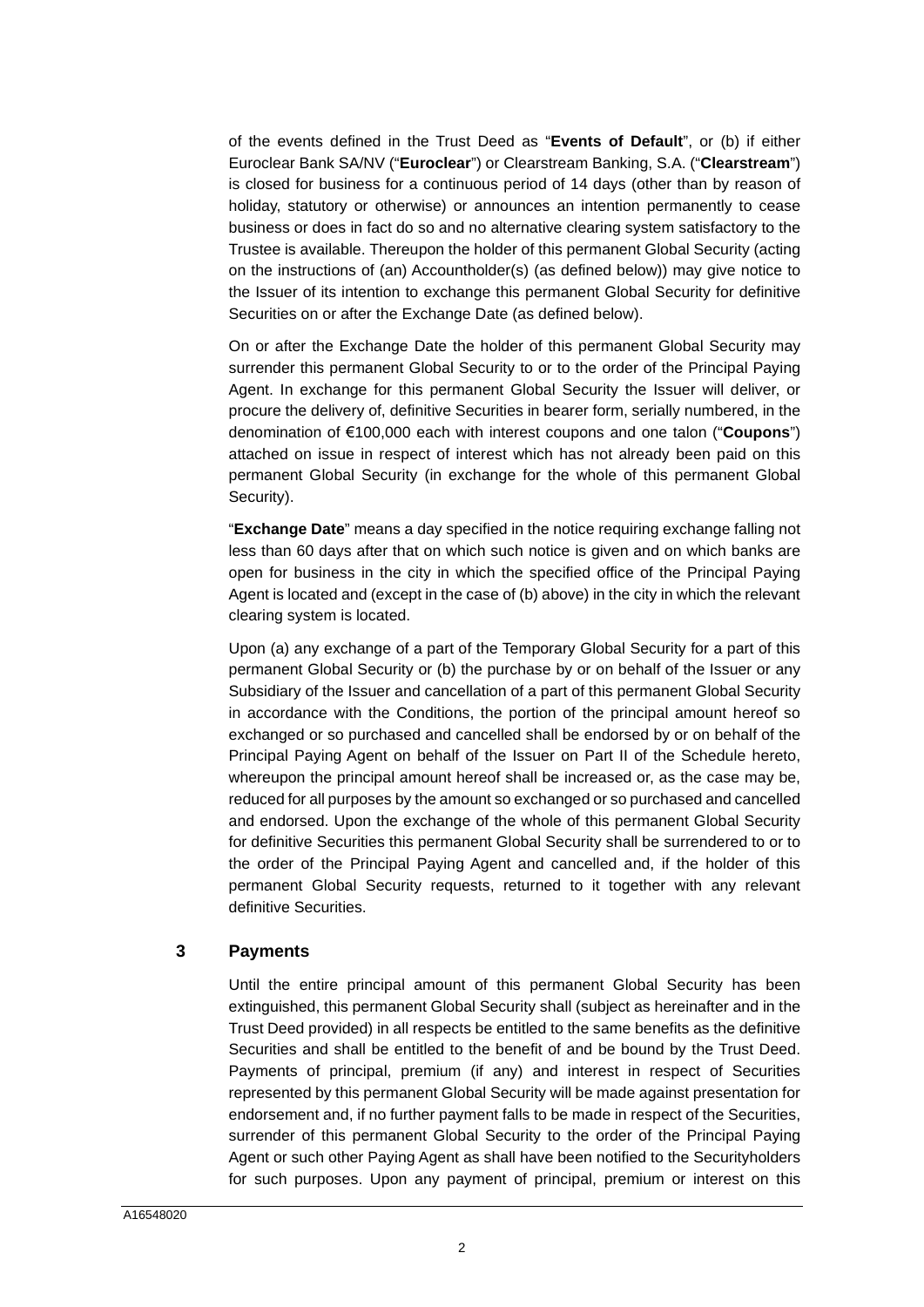permanent Global Security the amount so paid shall be endorsed by or on behalf of the Principal Paying Agent on behalf of the Issuer on [Part I](#page-5-0) of the Schedule hereto.

Upon any payment of principal and endorsement of such payment on [Part I](#page-5-0) of the Schedule hereto, the principal amount of this permanent Global Security shall be reduced for all purposes by the principal amount so paid and endorsed.

All payments of any amounts payable and paid to the bearer of this permanent Global Security shall be valid and, to the extent of the sums so paid, effectual to satisfy and discharge the liability for the moneys payable hereon and on the relevant definitive Securities and Coupons.

# **4 Accountholders**

For so long as all of the Securities are represented by one or both of the Temporary Global Security and this permanent Global Security and such Global Security(s) is/are held on behalf of Euroclear and/or Clearstream, each person who is for the time being shown in the records of Euroclear or Clearstream as the holder of a particular principal amount of such Securities (each an "**Accountholder**") (in which regard any certificate or other document issued by Euroclear or Clearstream as to the principal amount of such Securities standing to the account of any person shall be conclusive and binding for all purposes) shall be treated as the holder of such principal amount of such Securities for all purposes (including for the purposes of any quorum requirements of, or the right to demand a poll at, meetings of the Securityholders) other than with respect to the payment of principal, premium and interest on such Securities, the right to which shall be vested, as against the Issuer and the Trustee, solely in the bearer of the relevant Global Security in accordance with and subject to its terms and the terms of the Trust Deed. Each Accountholder must look solely to Euroclear or Clearstream, as the case may be, for its share of each payment made to the bearer of the relevant Global Security.

## **5 Notices**

For so long as all of the Securities are represented by one or both of the Temporary Global Security and this permanent Global Security and such Global Security(s) is/are held on behalf of Euroclear and/or Clearstream, notices to Securityholders may be given by delivery of the relevant notice to Euroclear and/or Clearstream (as the case may be) for communication to the relative Accountholders rather than by publication as required by Condition 12 (*Notices*) provided that, so long as the Securities are listed on Euronext Dublin, all requirements of Euronext Dublin have been complied with. Any such notice shall be deemed to have been given to the Securityholders on the day after the day on which such notice is delivered to Euroclear and/or Clearstream (as the case may be) as aforesaid.

Whilst any Securities held by a Securityholder are represented by a Global Security, notices to be given by such Securityholder may be given by such Securityholder to the Principal Paying Agent through Euroclear and/or Clearstream, as the case may be, in such a manner as the Principal Paying Agent and Euroclear and/or Clearstream, as the case may be, may approve for this purpose.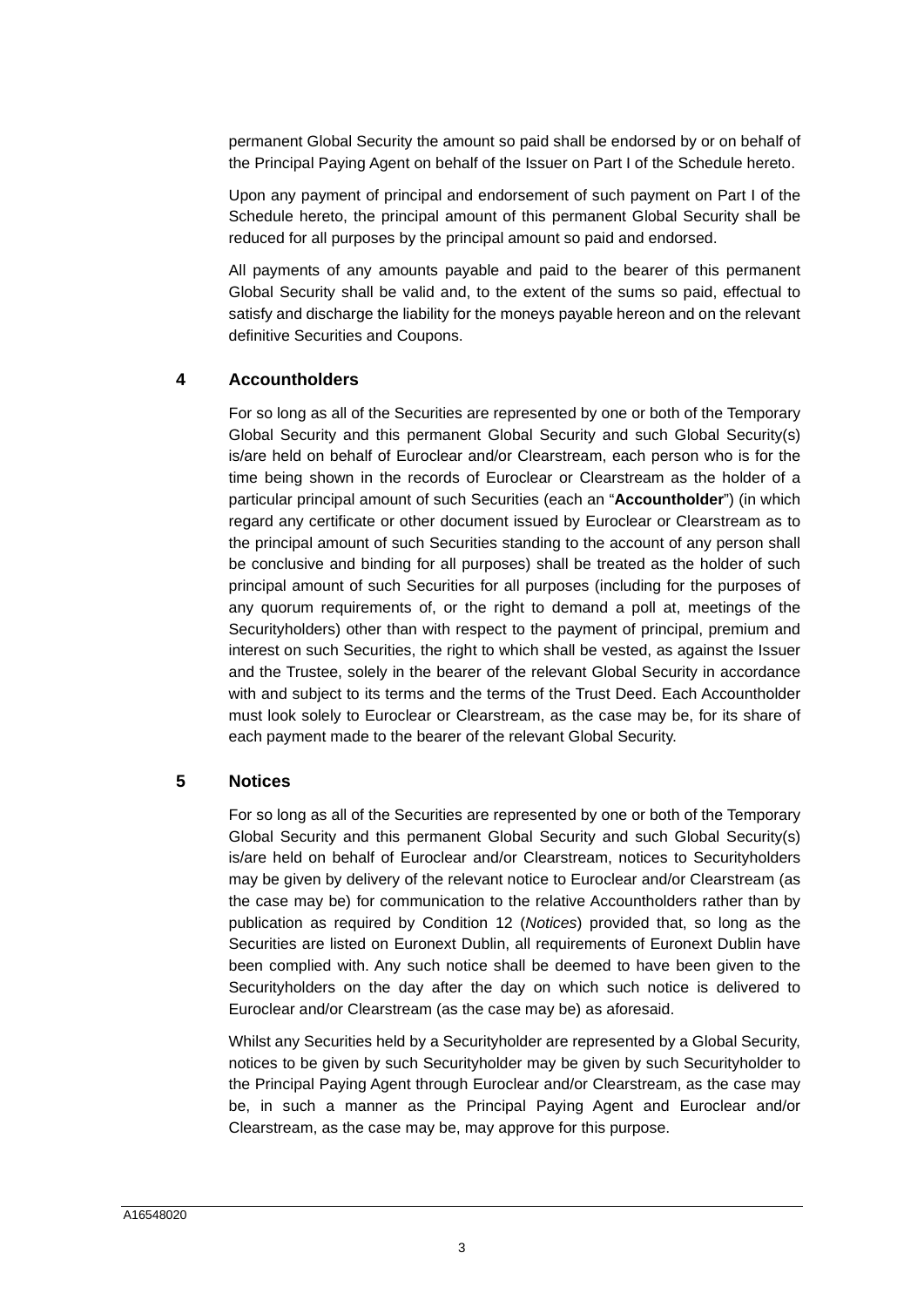# **6 Prescription**

Claims against the Issuer in respect of principal or premium and interest on the Securities represented by the Temporary Global Security or this permanent Global Security will be prescribed after 10 years (in the case of principal and premium) and five years (in the case of interest) from the Relevant Date (as defined in Condition 2 (*Definitions and Interpretation*)).

# **7 Euroclear and Clearstream**

References herein to Euroclear and/or Clearstream shall be deemed to include references to any other clearing system approved by the Trustee.

# **8 Authentication**

This permanent Global Security shall not be or become valid or obligatory for any purpose unless and until authenticated by or on behalf of the Principal Paying Agent.

# **9 Governing law and Jurisdiction**

This permanent Global Security and any non-contractual obligations arising out of or in connection with it are governed by, and shall be construed in accordance with, the laws of England and the Issuer has in the Trust Deed submitted to the jurisdiction of the courts of England for all purposes in connection with this permanent Global Security.

# **10 Contracts (Rights of Third Parties) Act 1999**

No rights are conferred on any person under the Contracts (Rights of Third Parties) Act 1999 to enforce any term of this permanent Global Security, but this does not affect any right or remedy of any person which exists or is available apart from that Act.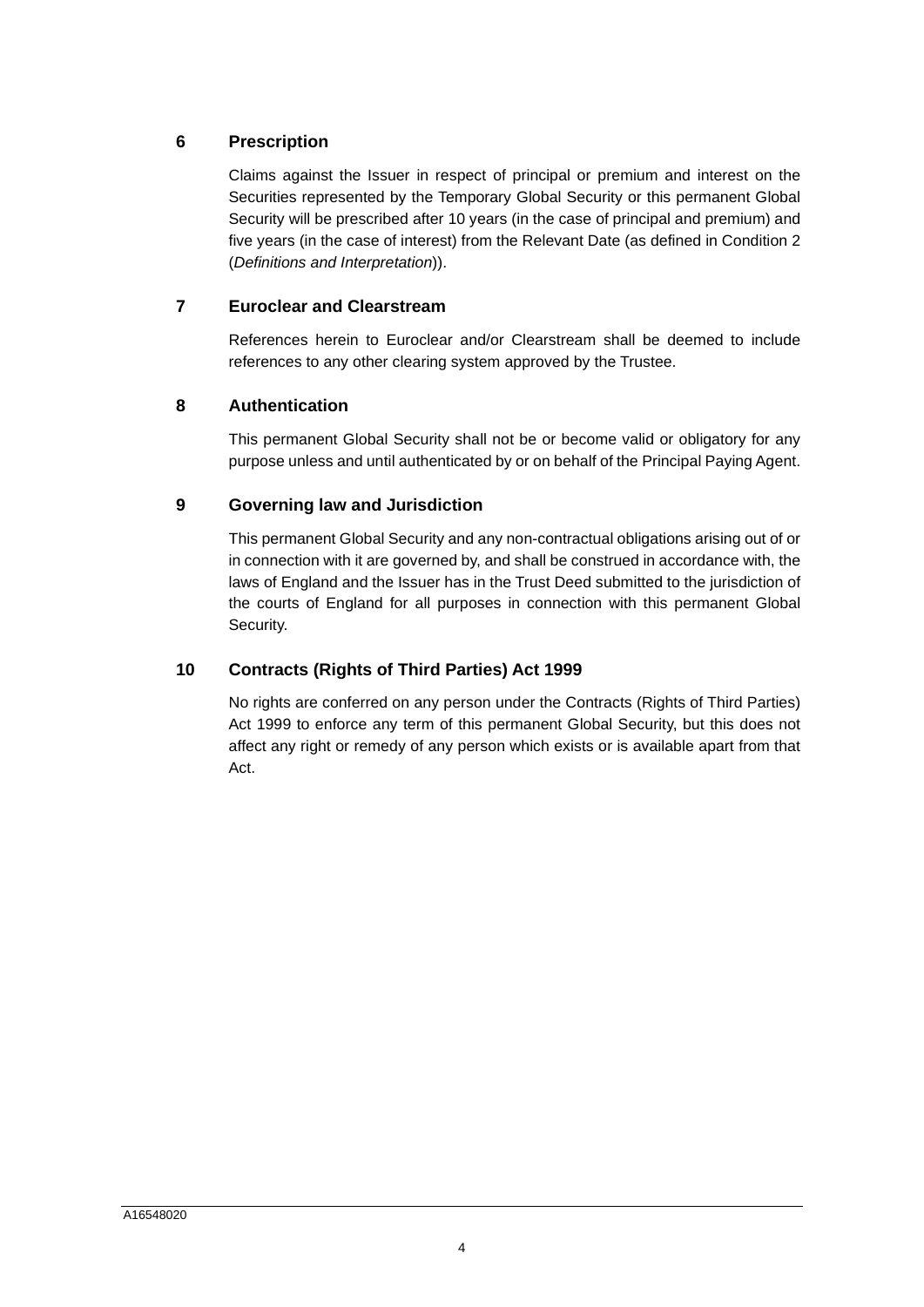**In witness** whereof the Issuer has caused this permanent Global Security to be signed manually or in facsimile by a person duly authorised on its behalf.

## **ENEL – Società per Azioni**

By: (Duly authorised)

Issued in London on 10 September 2020

# **Certificate of authentication**

This permanent Global Security is duly authenticated without recourse, warranty or liability.

Duly authorised for and on behalf of

The Bank of New York Mellon, London **Branch** 

as Principal Paying Agent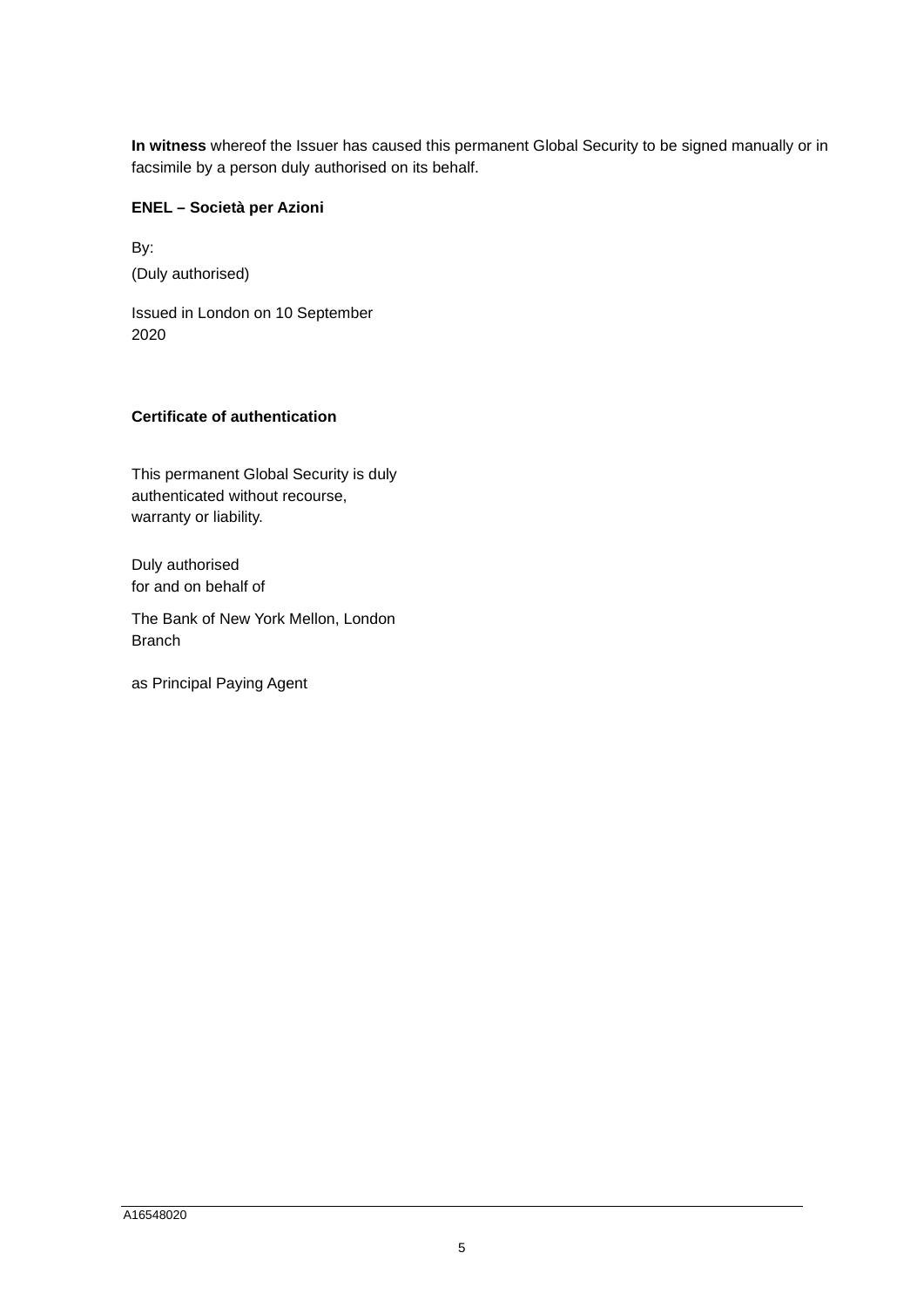# <span id="page-5-0"></span>**THE SCHEDULE**

# **Part I Payments of Principal, Premium and Interest**

The following payments on this permanent Global Security have been made:

| Date Made | Interest paid | Premium paid | <b>Principal</b><br>paid | Remaining<br>principal<br>amount of this<br>permanent<br>Global<br><b>Security</b><br>following such<br>payment | <b>Notation</b><br>made on<br>behalf of the<br><b>Issuer</b> |
|-----------|---------------|--------------|--------------------------|-----------------------------------------------------------------------------------------------------------------|--------------------------------------------------------------|
|           | €             | €            | €                        | €                                                                                                               |                                                              |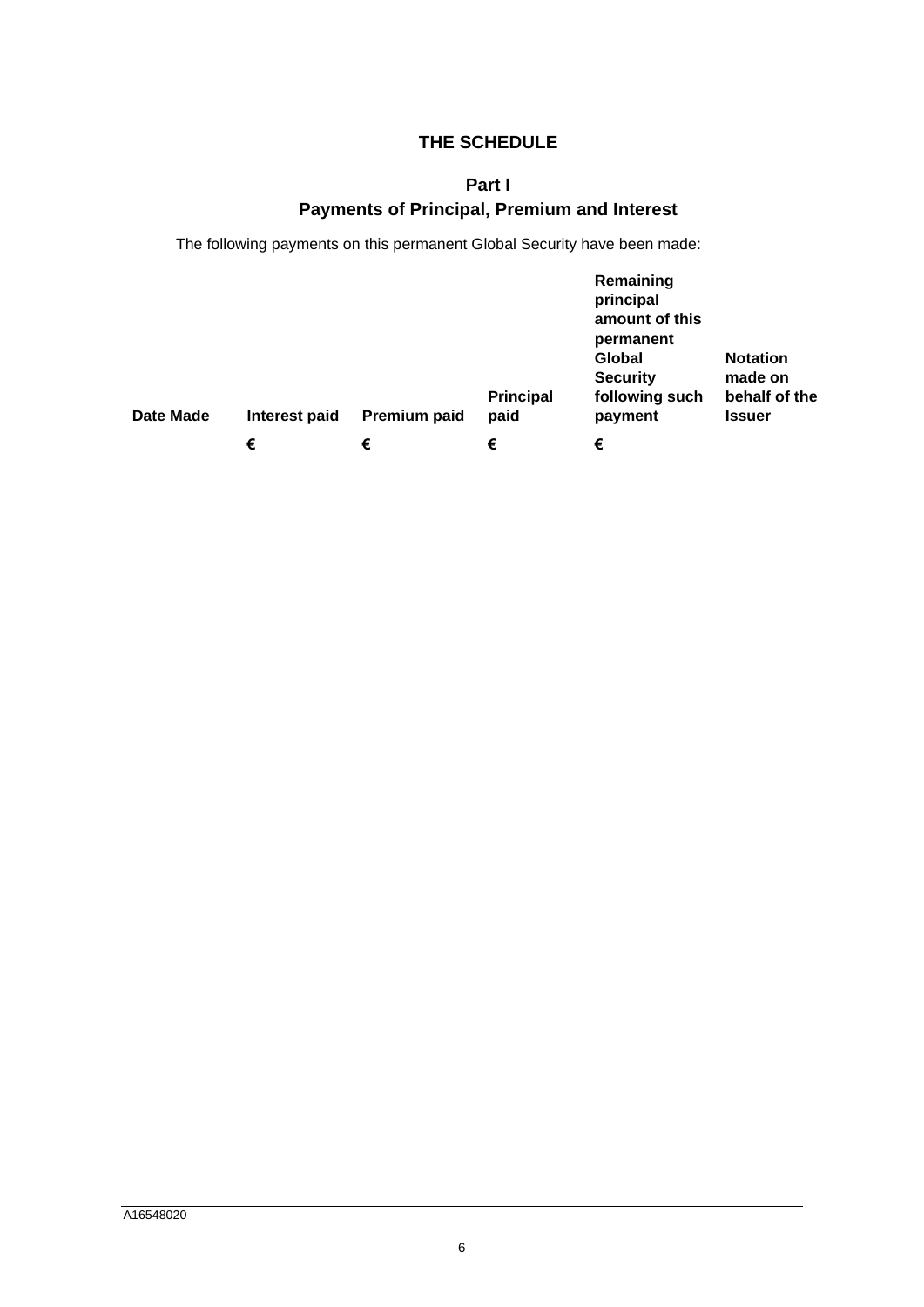# **Part II Exchanges of the Temporary Global Security for this Permanent Global Security and Purchases and Cancellations**

<span id="page-6-0"></span>The following exchanges of a part of the Temporary Global Security for a like part of this permanent Global Security and purchases and cancellations of a part of this permanent Global Security have been made:

| Date made | Part of principal<br>amount of the<br><b>Temporary Global</b><br><b>Security</b><br>exchanged for a<br>like part of this<br>permanent Global<br><b>Security</b> | Part of principal<br>amount of this<br>permanent Global<br><b>Security</b><br>purchased and<br>cancelled | Aggregate<br>principal amount<br>of this permanent<br><b>Global Security</b><br>following such<br>exchange or<br>purchase and<br>cancellation | <b>Notation made</b><br>on behalf of the<br><b>Issuer</b> |
|-----------|-----------------------------------------------------------------------------------------------------------------------------------------------------------------|----------------------------------------------------------------------------------------------------------|-----------------------------------------------------------------------------------------------------------------------------------------------|-----------------------------------------------------------|
|           | €                                                                                                                                                               | €                                                                                                        | €                                                                                                                                             |                                                           |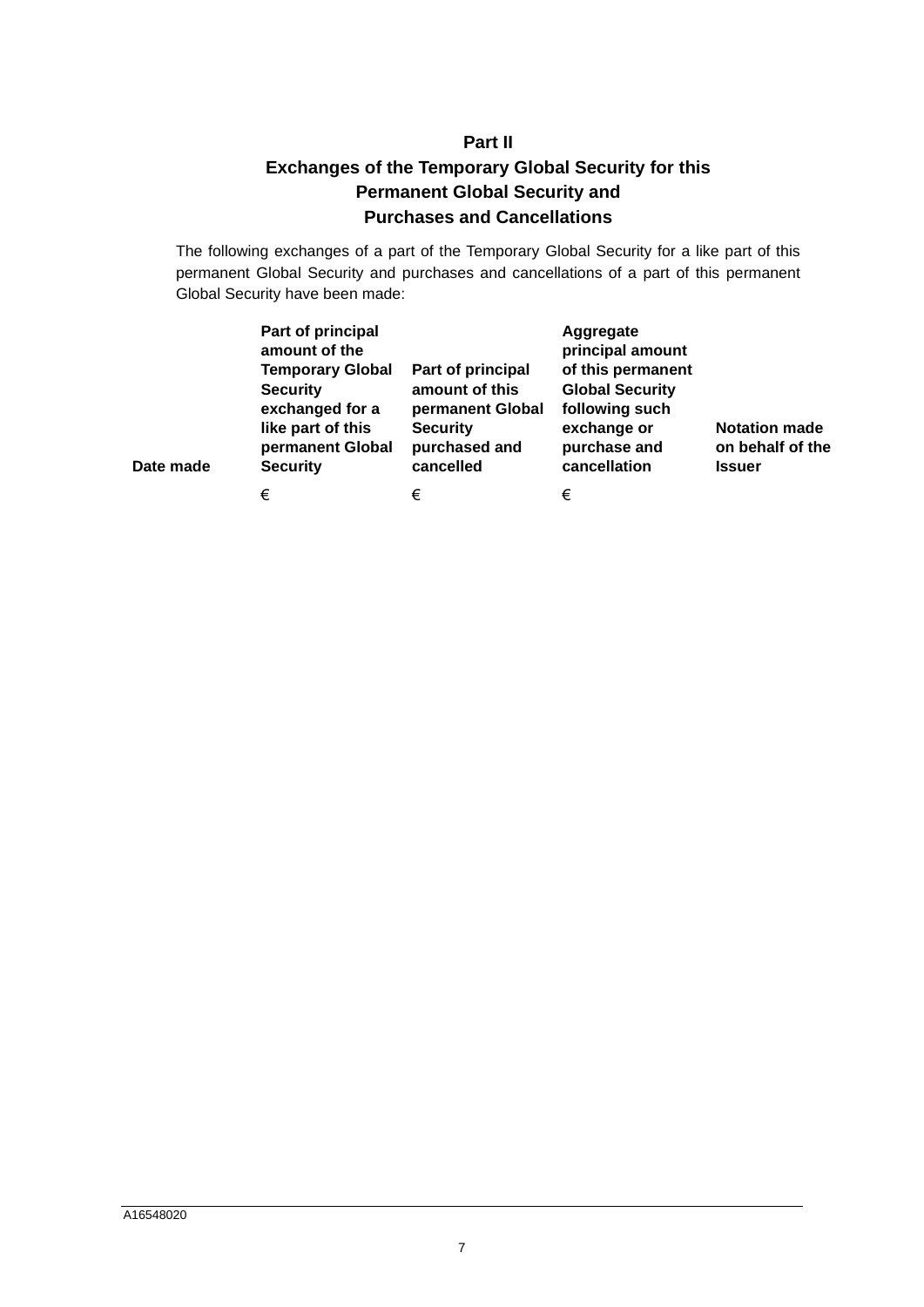# **Part III**

# **FURTHER INFORMATION RELATING TO THE ISSUER**

*The information set out in this Schedule 1 Part III is mandatory pursuant to Article 2414 of the Italian Civil Code.* 

The purpose of the Issuer shall be to acquire and manage equity holdings in Italian or foreign companies and firms, as well as to provide such subsidiary companies and firms with strategic guidelines and coordination with regard to both their industrial organisation and the business activities in which they engage.

Through affiliates or subsidiaries the Issuer shall operate especially:

- (a) in the electricity industry, including the activities of production, importation and exportation, distribution and sale, as well as transmission within the limits of existing legislation;
- (a) in the energy industry in general, including fuels, and in the field of environmental protection, as well as in the water sector;
- (b) in the communications, telematics and information-technology industries and those of multimedia and interactive services;
- (c) in network-based sectors (electricity, water, gas, district heating, telecommunications) or those which, in any case, provide urban services locally;
- (d) in other sectors:
	- in any way related to or connected with the activities carried out in the sectors mentioned above;
	- allowing the facilities, resources and expertise employed in the sectors mentioned above (such as, by way of example and without limitation: publishing, real estate and services to firms) to be enhanced and better utilised;
	- allowing the profitable use of the goods produced and the services provided in the sectors mentioned above;
- (e) in the carrying out of activities involving systems and installations design, construction, maintenance and management; the production and sale of equipment; research, consulting and assistance; as well as the acquisition, sale, marketing and trading of goods and services, all activities connected with the sectors mentioned above under (a), (b), (c) and (d).

In the interest of its affiliates or subsidiaries, the Issuer may also carry out directly any activity connected with or instrumental to its own business or that of its affiliates or subsidiaries themselves.

To this end, the Issuer shall in particular see to:

 the coordination of the managerial resources of its affiliates or subsidiaries, including the carrying out of appropriate training initiatives;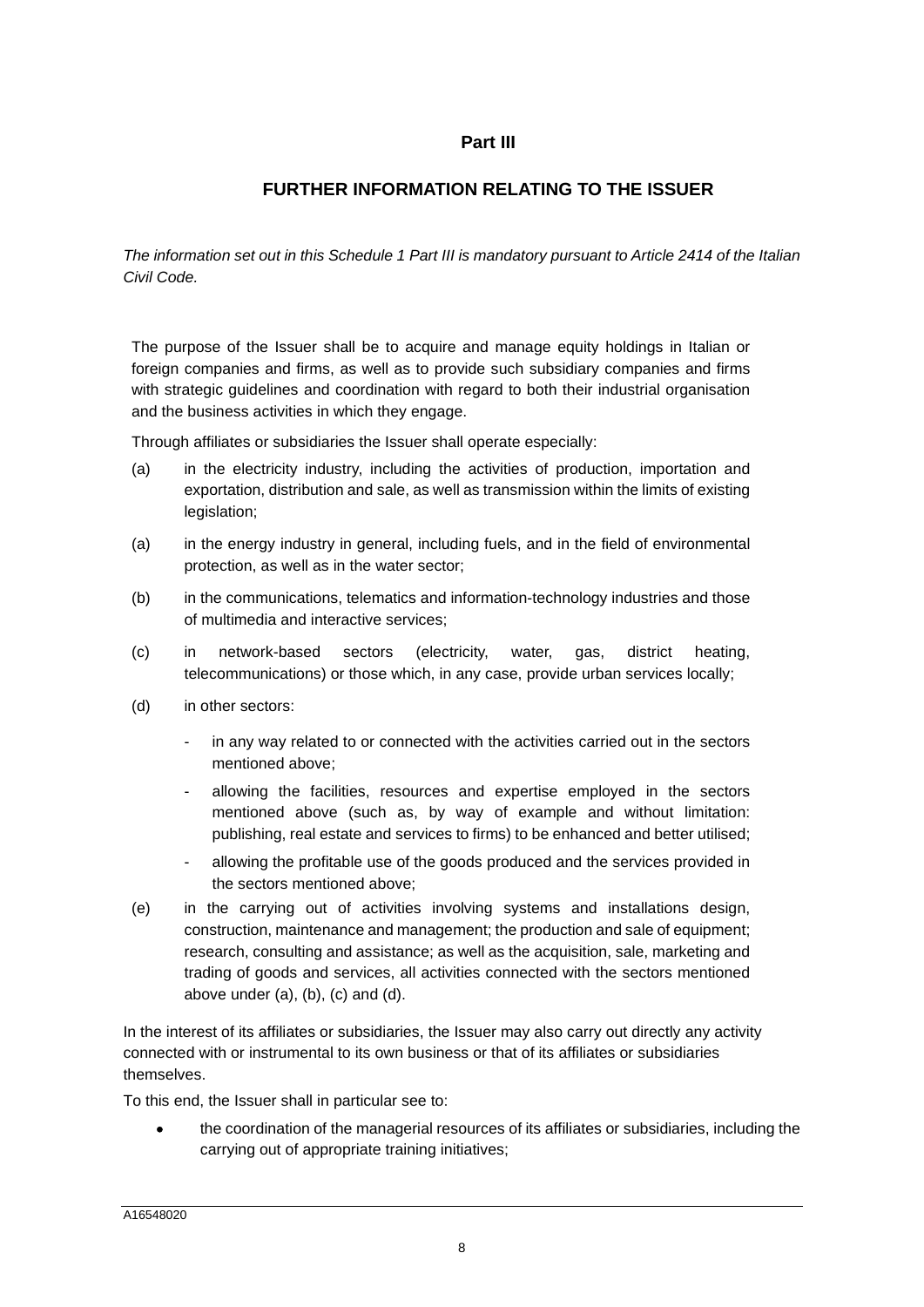- the administrative and financial coordination of its affiliates or subsidiaries, effecting in their favour all appropriate transactions, including granting loans and, more in general, the framework and management of their financial activities;
- the supply of other services in favour of its affiliates or subsidiaries in areas of specific business interest.

In order to attain its corporate purpose, the Issuer may also carry out all transactions that are instrumentally necessary or useful or at any rate related, such as, by way of example: the provision of collateral and/or personal guarantees for both its own and third-party commitments; transactions involving movables and real-estate and commercial operations; and anything else that is connected with its corporate purpose or that allows better use of its own facilities and/or resources or those of its affiliates or subsidiaries, with the exception of accepting monetary deposits from the public and providing investment services as defined by legislative decree No. 58 of 24 February 1998, as well as the activities referred to in section 106 of legislative decree No. 385 of 1 September 1993 insofar as they are also exercised vis-à-vis the public.

| <b>Registered Office:</b>                                       | Viale Regina Margherita 137, Rome, Italy.                                                                                                                                                                                 |  |  |
|-----------------------------------------------------------------|---------------------------------------------------------------------------------------------------------------------------------------------------------------------------------------------------------------------------|--|--|
| <b>Issuer's Registered Number:</b>                              | Companies' Registry of Rome No.<br>00811720580, Chamber of Commerce of Rome,<br>Italy.                                                                                                                                    |  |  |
| Amount of share capital and reserves:                           | Share capital: euro 10,166,679,946, consisting<br>of 10,166,679,946 ordinary shares with a<br>nominal value of euro 1 each, (of which<br>10,165,130,794 ordinary shares in circulation<br>and 1,549,152 treasury shares). |  |  |
|                                                                 | Reserves: euro 16,255,462,174 (divided<br>between legal reserves of euro 2,033,335,989<br>and other reserves of euro 14,222,126,185)                                                                                      |  |  |
| Date of resolutions authorising the issue of the<br>Securities: | Resolution passed on 10 June 2020 and<br>registered at the Companies' Registry of Rome<br>on 11 June 2020.                                                                                                                |  |  |
|                                                                 | Decision ( <i>determina</i> ) passed on 2 July 2020 and<br>registered at the Companies' Registry of Rome<br>on 2 July 2020.                                                                                               |  |  |
| Prospectus:                                                     | The Offering Circular of ENEL — Società per<br>Azioni dated 9 September 2020.                                                                                                                                             |  |  |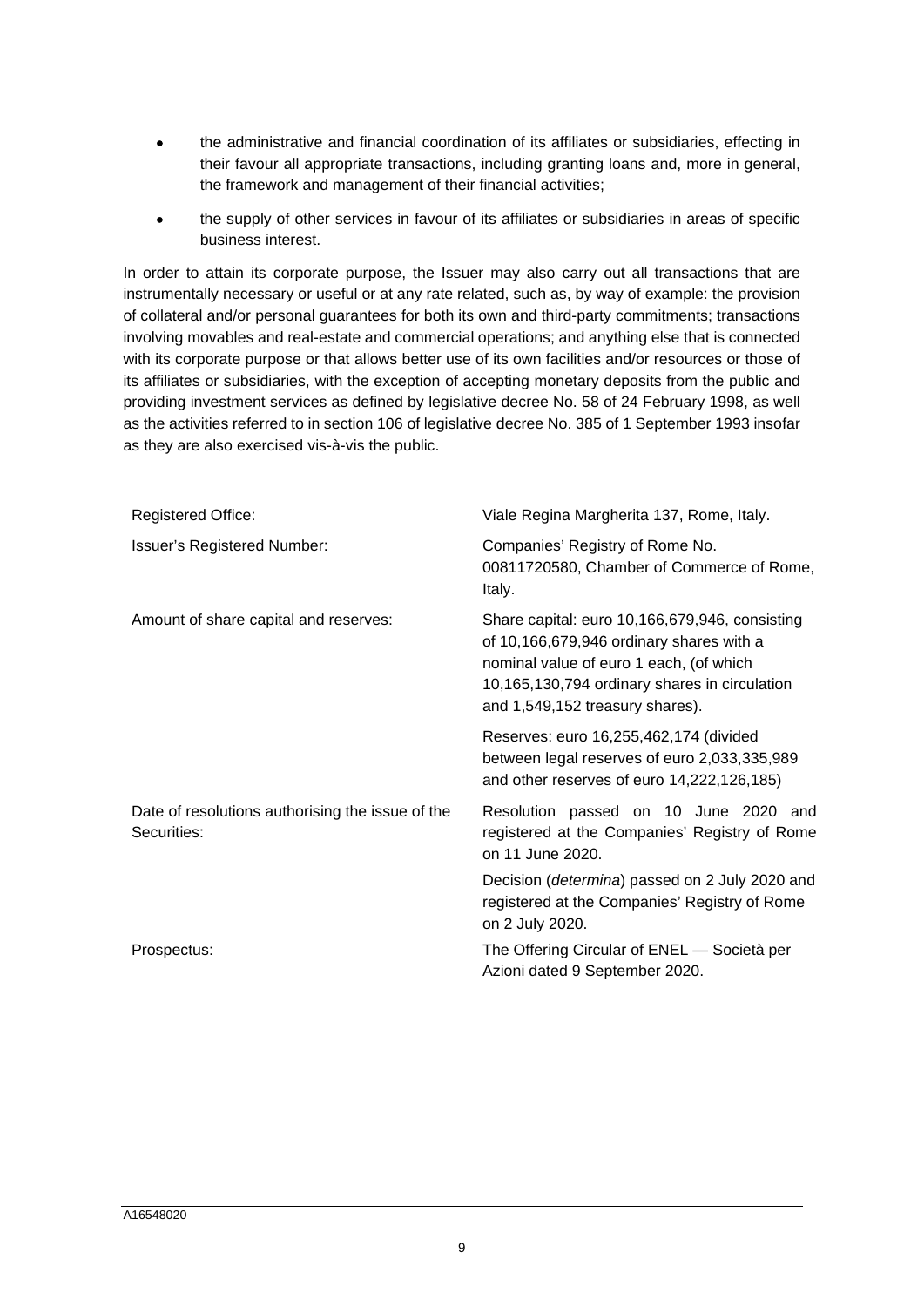# **PART IV**

# **TERMS AND CONDITIONS OF THE €600,000,000 PERPETUAL NON-CALL 6.5 YEARS CAPITAL SECURITIES**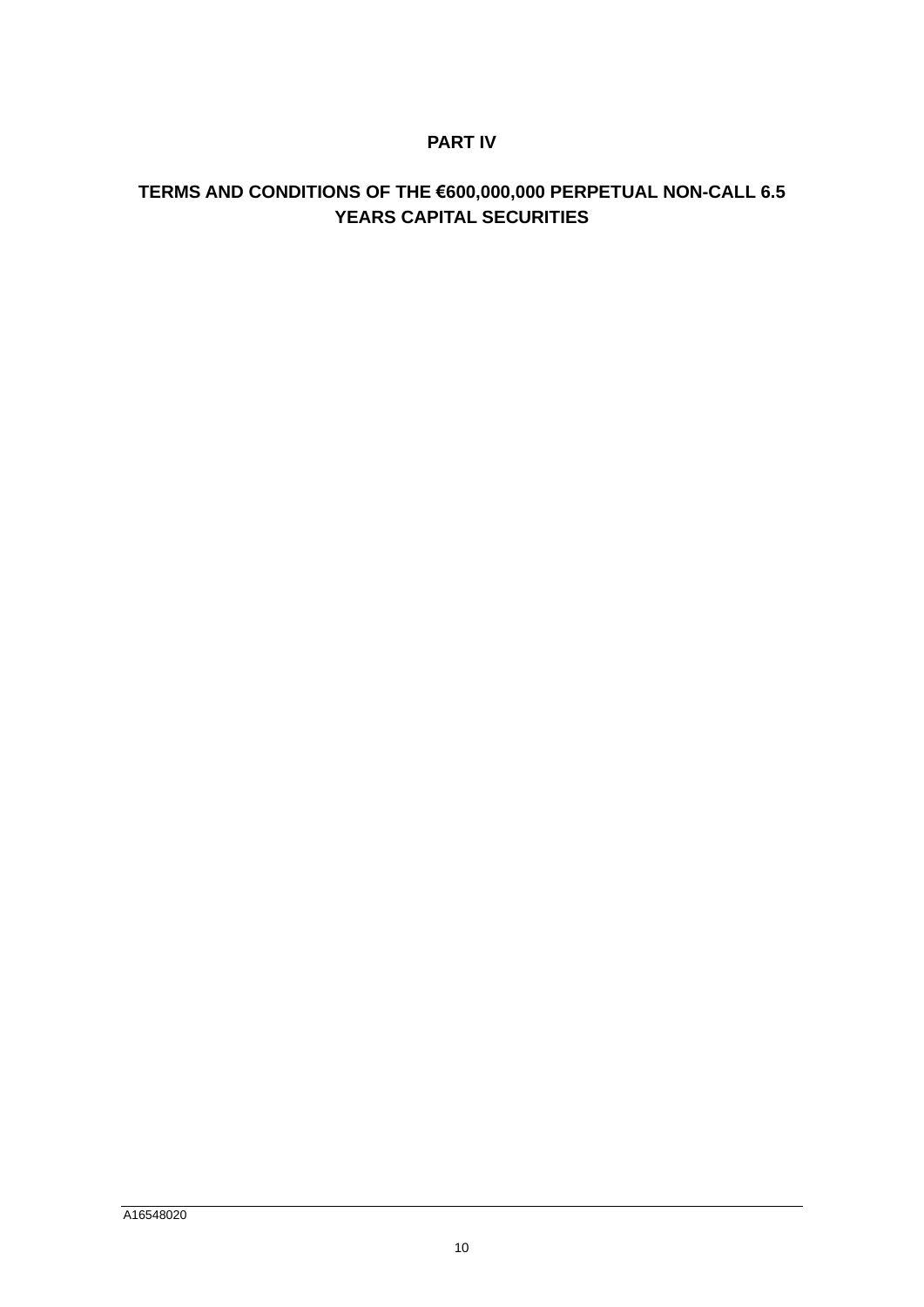## **TERMS AND CONDITIONS OF THE SECURITIES**

*The following is the text of the Terms and Conditions of the Securities which (subject to modification) will be endorsed on each Security in definitive form (if issued).* 

*Text set out within the Terms and Conditions of the Securities in italics is provided for information only and does not form part of the Terms and Conditions of the Securities.* 

The €600,000,000 Perpetual 6.5 Years Non-Call Capital Securities (the "**Securities**", which expression shall in these Conditions, unless the context otherwise requires, include any further securities issued pursuant to Condition 15 and forming a single series with the Securities) of Enel S.p.A. (the "**Issuer**") are constituted by a Trust Deed dated 10 September 2020 (the "**Trust Deed**") made between the Issuer and BNY Mellon Corporate Trustee Services Limited (the "**Trustee**", which expression shall include its successor(s)) as trustee for the holders of the Securities (the "**Securityholders**") and the holders of the interest coupons appertaining to the Securities (the "**Couponholders**" and the "**Coupons**" respectively, which expressions shall, unless the context otherwise requires, include the talons for further interest coupons (the "**Talons**") and the holders of the Talons).

The statements in these Conditions include summaries of, and are subject to, the detailed provisions of and definitions in the Trust Deed. Copies of the Trust Deed and the Agency Agreement dated 10 September 2020 (the "**Agency Agreement**") made between the Issuer, The Bank of New York Mellon, London Branch, as principal paying agent (the "**Principal Paying Agent**") and agent bank (the "**Agent Bank**") (which shall be responsible for making certain determinations, as described in these Terms and Conditions) and the Trustee are available for inspection by appointment during normal business hours by the Securityholders and the Couponholders at the registered office for the time being of the Trustee, being at the date of issue of the Securities at One Canada Square, London E14 5AL, and at the specified office of each of the Paying Agents or at the Trustee's or Paying Agent's (as the case may be) option may be provided by email to such holder requesting copies of such documents, subject to the Paying Agent or the Trustee (as applicable) being supplied by the Issuer with copies of such documents. The Securityholders and the Couponholders are entitled to the benefit of, are bound by, and are deemed to have notice of, all the provisions of the Trust Deed and the provisions of the Agency Agreement applicable to them.

#### **1 Form, Denomination and Title**

#### **1.1 Form and Denomination**

The Securities are in bearer form, serially numbered, in the denominations of  $\epsilon$ 100,000 and integral multiples of  $\epsilon$ 1,000 in excess thereof, up to and including  $\epsilon$ 199,000, with Coupons and one Talon attached on issue.

#### **1.2 Title**

Title to the Securities and to the Coupons will pass by delivery.

#### **1.3 Holder Absolute Owner**

The Issuer, any Paying Agent and the Trustee may (to the fullest extent permitted by applicable laws) deem and treat the bearer of any Security or Coupon as the absolute owner for all purposes (whether or not the Security or Coupon shall be overdue and notwithstanding any notice of ownership or writing on the Security or Coupon or any notice of previous loss or theft of the Security or Coupon or of any trust or interest therein) and shall not be required to obtain any proof thereof or as to the identity of such bearer.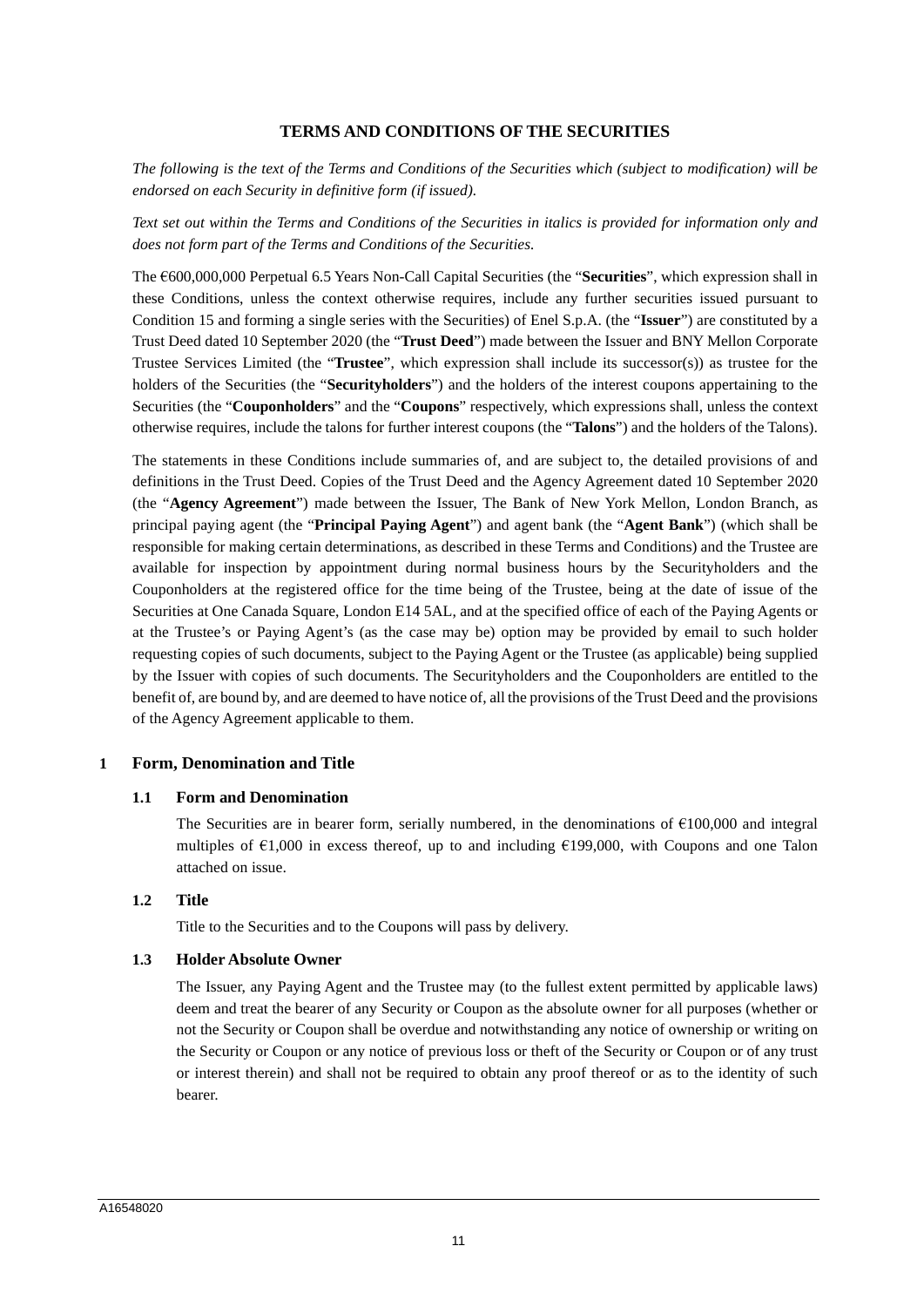## **2 Definitions and Interpretation**

As used in these Conditions:

An ''**Accounting Event**" shall occur if as a result of a change in the accounting practices or principles applicable to the Issuer, which currently are the international accounting standards (International Accounting Standards — IAS and International Financial Reporting Standards — IFRS) issued by the International Accounting Standards Board (IASB), the interpretations of the International Financial Reporting Interpretations Committee (IFRIC) and the Standing Interpretations Committee (SIC), adopted by the European Union pursuant to Regulation (EC) 1606/2002 ("IFRS"), or any other accounting standards that may replace IFRS which becomes effective after the Issue Date (the "**Change**"), the obligations of the Issuer in respect of the Securities, following the official adoption of such Change, which may fall before the date on which the Change will come into effect, can no longer be recorded as "equity" (*strumento di capitale*), in accordance with accounting practices or principles applicable to the Issuer at the time of the next Financial Statements, and a recognised accountancy firm of international standing, acting upon instructions of the Issuer, has delivered an opinion, letter or report addressed to the Issuer to that effect, and the Issuer cannot avoid the foregoing by taking reasonable measures available to it.

"**Accrual Period**" has the meaning given to it in Condition 4.1(c).

"**Additional Amounts**" has the meaning given to it in Condition 8.1.

"**Adjustment Spread**" means either (a) a spread (which may be positive, negative or zero) or (b) a formula or methodology for calculating a spread, in each case to be applied to the Successor Rate or the Alternative Rate (as the case may be) and is the spread, formula or methodology which:

- (A) in the case of a Successor Rate, is formally recommended in relation to the replacement of the EUR 5 year Swap Rate with the Successor Rate by any Relevant Nominating Body; or (if no such recommendation has been made, or in the case of an Alternative Rate);
- (B) the Independent Adviser determines, is customarily applied to the relevant Successor Rate or the Alternative Rate (as the case may be) in international debt capital markets transactions to produce an industry-accepted replacement rate for the EUR 5-year Swap Rate; or (if the Independent Adviser determines that no such spread is customarily applied);
- (C) the Independent Adviser determines, is recognised or acknowledged as being the industry standard for over-the-counter derivative transactions which reference the EUR 5-year Swap Rate, where such rate has been replaced by the Successor Rate or the Alternative Rate (as the case may be).

"**Alternative Rate**" means an alternative benchmark or screen rate which the Independent Adviser determines in accordance with Condition 4.4(b) is customary in market usage in the international debt capital markets for the purposes of determining rates of interest (or the relevant component part thereof) in Euro and with an interest period of a comparable duration to the relevant Reset Period.

"**Arrears of Interest**" has the meaning given to it in Condition 4.2(a).

"**Benchmark Amendments**" has the meaning given to it in Condition 4.4(d).

"**Benchmark Event**" means:

- (A) the EUR 5-year Swap Rate ceasing to be published for a period of at least 5 Business Days or ceasing to exist or to be administered; or
- (B) a public statement by the administrator of the EUR 5-year Swap Rate that it will, by a specified date on or prior to the next Reset Interest Determination Date, cease publishing the EUR 5-year Swap Rate permanently or indefinitely (in circumstances where no successor administrator has been appointed that will continue publication of the EUR 5-year Swap Rate); or

A16548020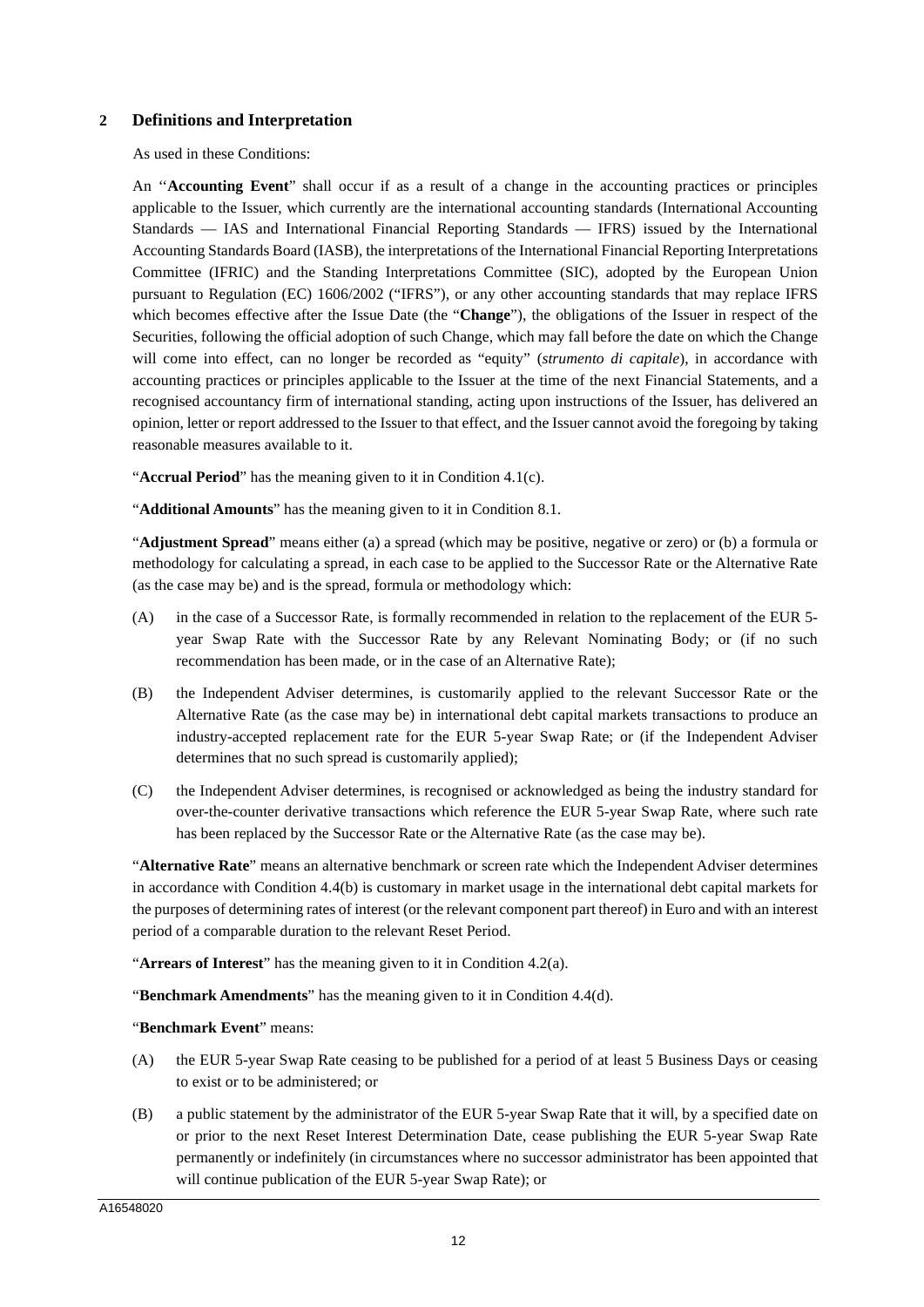- (C) a public statement by the supervisor of the administrator of the EUR 5-year Swap Rate, that the EUR 5 year Swap Rate has been or will, by a specified date on or prior to the next Reset Interest Determination Date, be permanently or indefinitely discontinued; or
- (D) a public statement by the supervisor of the administrator of the EUR 5-year Swap Rate as a consequence of which the EUR 5-year Swap Rate will be prohibited from being used or that its use will be subject to restrictions or adverse consequences either generally, or in respect of the Securities, in each case on or prior to the next Reset Interest Determination Date; or
- (E) it has become unlawful for the Principal Paying Agent, the Agent Bank, the Issuer or other party to calculate any payments due to be made to any Securityholder using the EUR 5-year Swap Rate; or
- (F) the making of a public statement by the supervisor of the administrator of the EUR 5-year Swap Rate announcing that such EUR 5-year Swap Rate is no longer representative or may no longer be used, in each case in circumstances where the same shall be applicable to the Securities,

provided that in the case of sub-paragraphs (B), (C) and (D), the Benchmark Event shall occur on the later of (i) the date which is six months prior to the date of the cessation of publication of the EUR 5-year Swap Rate, the discontinuation of the EUR 5-year Swap Rate, or the prohibition of use of the EUR 5-year Swap Rate, as the case may be and (ii) the date of the relevant public statement.

"**Business Day**" means a day which is both a day on which commercial banks and foreign exchange markets settle payments and are open for general business (including dealing in foreign exchange and foreign currency deposits) in London and Milan and a TARGET2 Settlement Day.

"**Calculation Amount**" has the meaning given to it in Condition 4.1(c).

"**Call Date**" has the meaning given to it in Condition 6.2.

"**Code**" has the meaning given to it in Condition 8.1.

"**Decree No. 239**" means Italian Legislative Decree No. 239 of 1 April 1996, as amended.

"**Decree No. 917**" means Italian Presidential Decree No. 917 of 22 December 1986, as amended.

"**Deferral Notice**" has the meaning given to it in Condition 4.2(a).

"**Deferred Interest Payment**" has the meaning given to it in Condition 4.2(a).

"**Determination Period**" has the meaning given to it in Condition 4.1(c).

"**Early Redemption Date**" means the date of redemption of the Securities pursuant to Conditions 6.3 to 6.7.

"**Early Redemption Price**" will be the amount determined by the Agent Bank on the Redemption Calculation Date as follows:

- (A) in the case of a Withholding Tax Event or a Substantial Repurchase Event at any time, 100 per cent. of the principal amount of the Securities then outstanding; or
- (B) in the case of an Accounting Event, a Rating Methodology Event or a Tax Deductibility Event, either:
	- (i) 101 per cent. of the principal amount of the Securities then outstanding if the Early Redemption Date falls prior to 10 December 2026 (being the date falling three months prior to the First Reset Date); or
	- (ii) 100 per cent. of the principal amount of the Securities then outstanding if the Early Redemption Date falls on or after 10 December 2026 (being the date falling three months prior to the First Reset Date),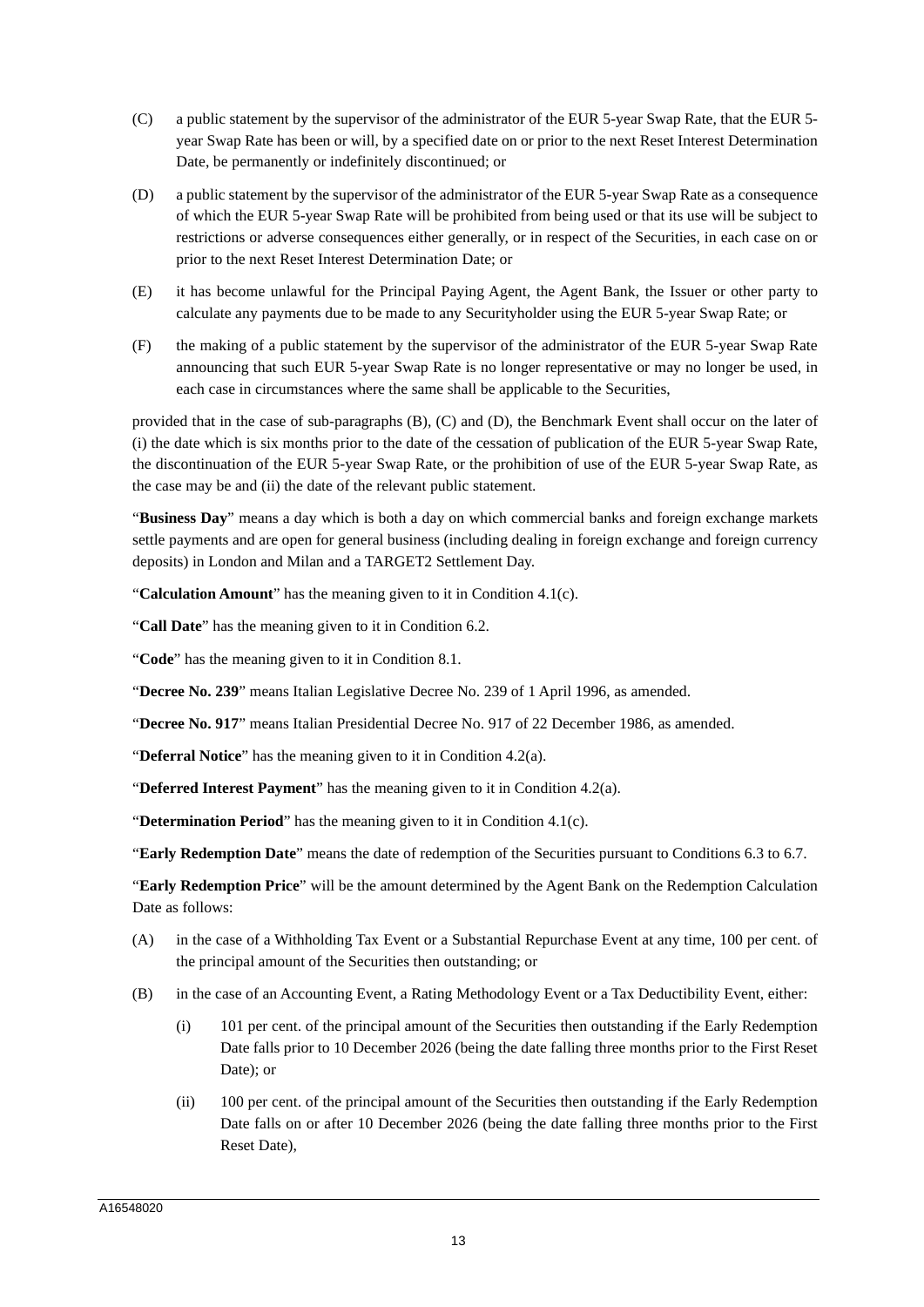and in each case together with any accrued interest to, but excluding, the relevant Early Redemption Date and any outstanding Arrears of Interest.

"**equity credit**" shall include such other nomenclature as any Rating Agency may use from time to time to describe the degree to which an instrument exhibits the characteristics of an ordinary share.

"**EUR 5 year Swap Rate**" has the meaning given to it in Condition 4.1(b).

"**EUR 5 year Swap Rate Quotation**" means, in relation to any Reset Period, the arithmetic mean of the bid and offered rates for the annual fixed leg (calculated on a 30/360 day count basis) of a fixed-for-floating euro interest rate swap which (i) has a term of 5 years commencing on the relevant Reset Interest Determination Date, (ii) is in an amount that is representative of a single transaction in the relevant market at the relevant time with an acknowledged dealer of good credit in the swap market, and (iii) has a floating leg based on the 6 month EURIBOR rate (calculated on an Actual/360 day count basis);

"**EUR Reset Reference Bank Rate**" means the percentage rate determined by the Agent Bank on the basis of the EUR 5 year Swap Rate Quotations provided by the EUR Reset Reference Banks to the Issuer and notified to the Agent Bank at approximately 11:00 a.m. (CET) on the relevant Reset Interest Determination Date.

"**EUR Reset Reference Banks**" means five major banks in the Euro-zone interbank market selected by the Issuer.

"**EUR Reset Screen Page**" means the Thomson Reuters screen "ICESWAP2" (or such other page as may replace it on Thomson Reuters or, as the case may be, on such other information service that may replace Reuters providing or sponsoring the information appearing there for the purpose of displaying rates comparable to the EUR 5 Year Swap Rate).

"**EURIBOR**" means the Euro-zone interbank offered rate.

"**Euronext Dublin**" means the Irish Stock Exchange plc trading as Euronext Dublin.

"**Exchanged Securities**" has the meaning given to it in Condition 7.1.

"**FATCA Withholding**" has the meaning given to it in Condition 8.1.

"**Financial Statements**" means either of:

- (A) audited annual consolidated financial statements of the Issuer; or
- (B) unaudited condensed consolidated half-year financial statements of the Issuer which are subject to a formal ''review'' from an independent auditor,

in each case prepared in accordance with IFRS or any successor accounting standards applicable to the Issuer.

"**First Reset Date**" means 10 March 2027.

"**Fitch**" means Fitch Italia S.p.A.

"**Group**" means the Issuer and its Subsidiaries from time to time.

"**Interest Payment Date**" means 10 March in each year.

"**Interest Period**" means the period from (and including) the Issue Date to (but excluding) the first Interest Payment Date and each successive period from (and including) an Interest Payment Date to (but excluding) the next succeeding Interest Payment Date ending on the date fixed for redemption.

"**Insolvency Proceedings**" means any insolvency proceedings (*procedura concorsuale*) or proceedings equivalent or analogous thereto under the laws of any applicable jurisdiction, including, but not limited to, bankruptcy (*fallimento*), composition with creditors (*concordato preventivo*) (including pre concordato pursuant to Article 161(6) of the Italian Bankruptcy Law), forced administrative liquidation (*liquidazione coatta*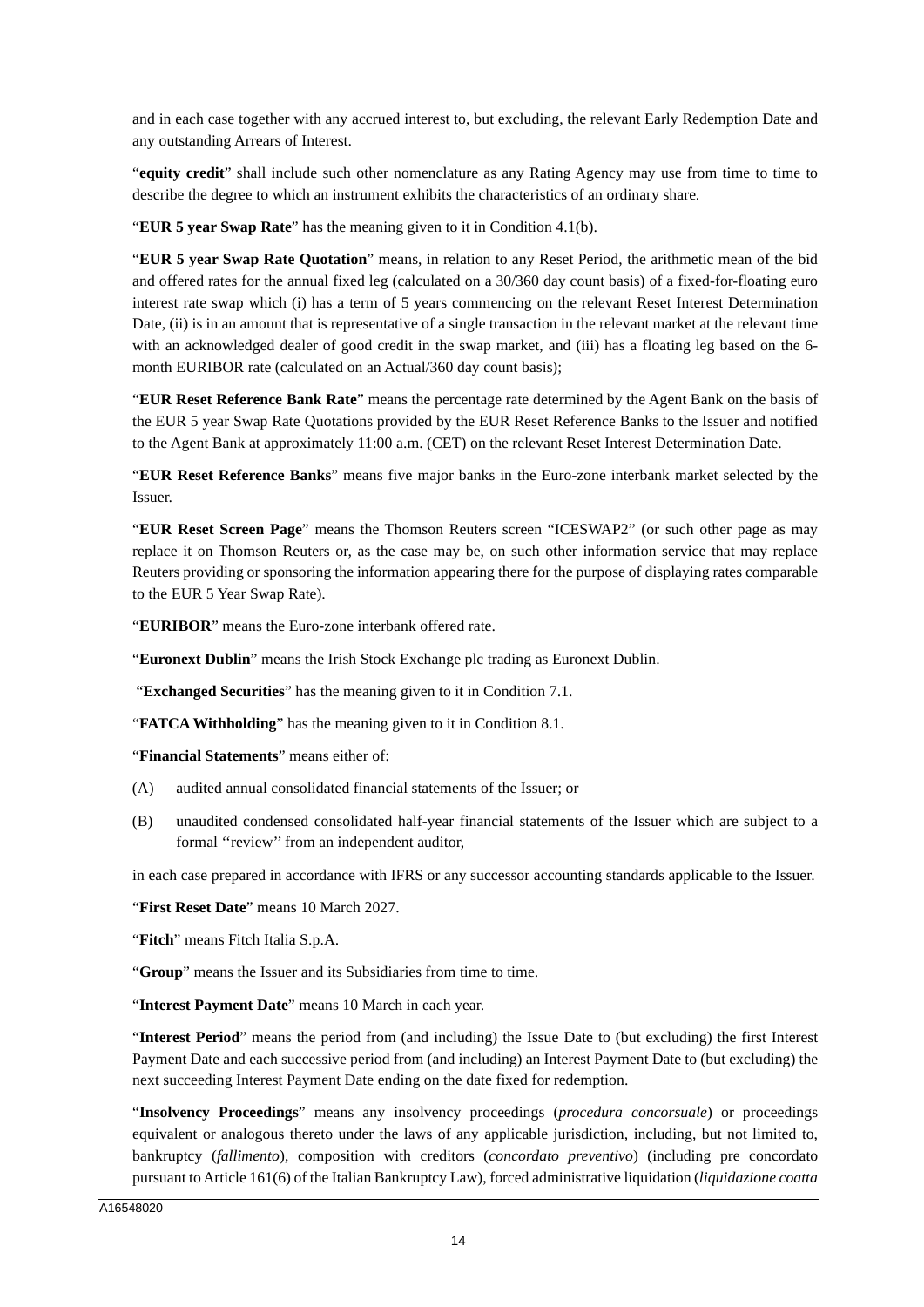*amministrativa*), extraordinary administration (*amministrazione straordinaria*) and extraordinary administration of large companies in insolvency (*amministrazione straordinaria delle grandi imprese in stato di insolvenza*), debt restructuring agreements (*accordo di ristrutturazione*) pursuant to Article 182-bis of the Italian Bankruptcy Law (including the procedure described under Article 182-bis(6) of the Italian Bankruptcy Law) and Articles 57 ff. of the Italian Bankruptcy Law Reform, reorganisation plans pursuant to Article 67(3)(d) of the Italian Bankruptcy Law and Article 56 of the Italian Bankruptcy Law Reform, judicial liquidation pursuant to articles 121 ff. of the Italian Bankruptcy Law Reform, the undertaking of any court approved restructuring with creditors or the making of any application (or filing of documents with a court) for the appointment of an administrator or other receiver (*curatore*), manager administrator (*commissario straordinario o liquidatore*) or other similar official under any applicable law.

"**Issue Date**" means 10 September 2020.

"**Italian Bankruptcy Law**" means Royal Decree No. 267 of 1942, as amended from time to time, including pursuant to the Italian Bankruptcy Law Reform.

"**Italian Bankruptcy Law Reform**" means the crisis and insolvency code set out under the Legislative Decree No. 14 of 2019, as amended from time to time.

#### "**Junior Securities**" means:

- (A) the ordinary shares (*azioni ordinarie*) of the Issuer;
- (B) any other class of the Issuer's share capital (including savings shares (*azioni di risparmio*) and preferred shares (*azioni privilegiate*)); and

 $(C)$ 

- (i) any securities of the Issuer (including *strumenti finanziari* issued under Article 2346 of the Italian Civil Code); and
- (ii) any securities issued by a company other than the Issuer which have the benefit of a guarantee or similar instrument from the Issuer,

which securities (in the case of  $(C)(i)$ ) or guarantee or similar instrument (in the case of  $(C)(ii)$ ) rank or are expressed to rank *pari passu* with the claims described under (A) and (B) above and/or junior to the Securities.

"**Liquidation Event Date**" has the meaning given to it in Condition 6.1.

A "**Mandatory Arrears of Interest Settlement Event**" shall have occurred if:

- (A) a dividend (either interim or final) or any other distribution or payment was validly resolved on, declared, paid or made in respect of any Junior Securities, except where such dividend, distribution or payment was contractually required to be declared, paid or made under the terms of such Junior Securities; or
- (B) a dividend (either interim or final) or any other distribution or payment was validly resolved on, declared, paid or made in respect of any Parity Securities, except where such dividend, distribution or payment was contractually required to be declared, paid or made under the terms of such Parity Securities (including, without limitation, where any such payment occurs mandatorily at the maturity of such Parity Securities): or
- (C) the Issuer or any Subsidiary has repurchased, purchased, redeemed or otherwise acquired any Junior Securities, except where (x) such repurchase, purchase, redemption or acquisition was undertaken in connection with the satisfaction by the Issuer or any Subsidiary of its respective obligations under (i) any share buy-back programme existing at the Issue Date or (ii) any stock option plan or free share allocation plan reserved for directors, officers and/or employees of the Issuer or any associated hedging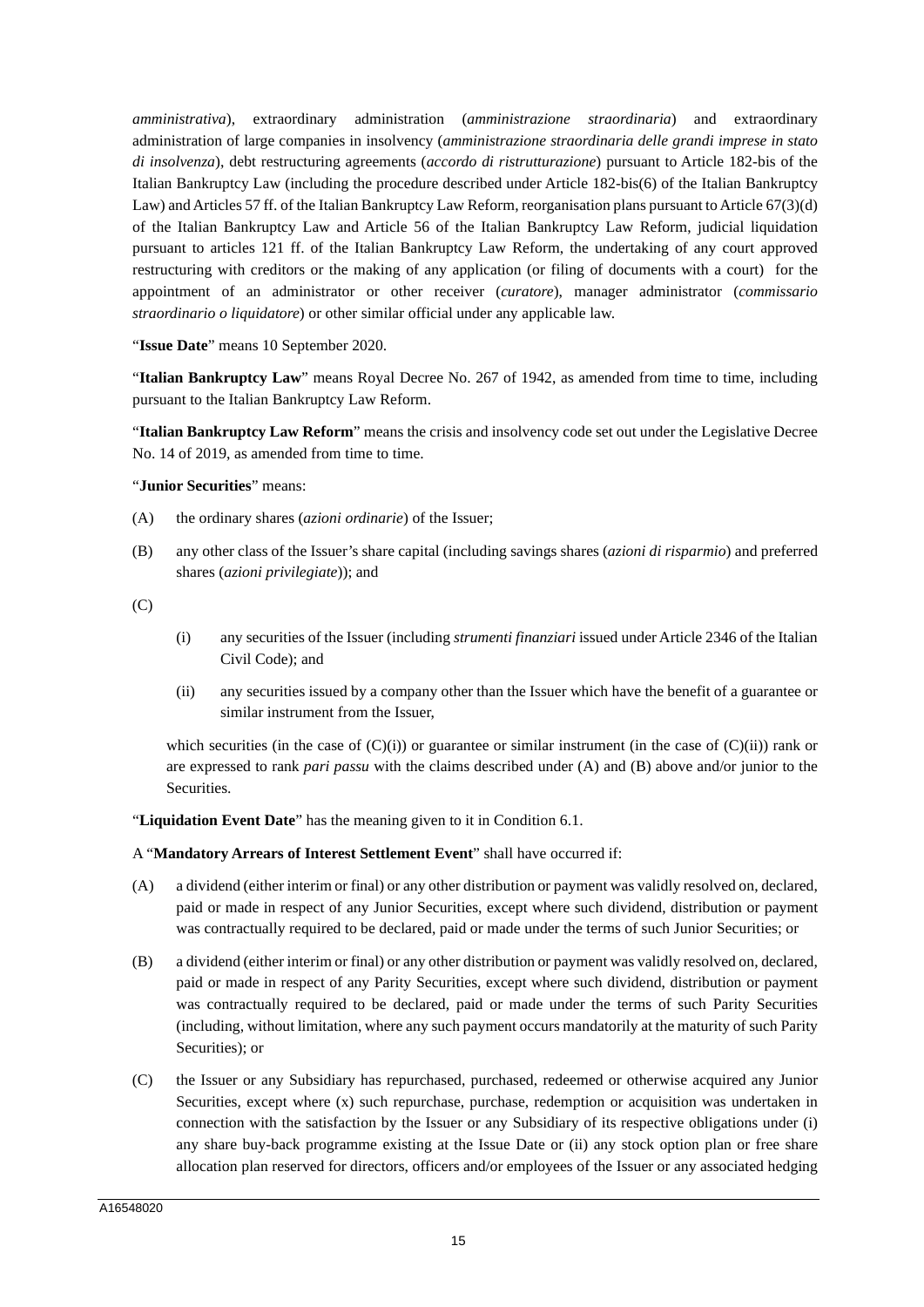transaction or (y) such repurchase, purchase, redemption or acquisition is contractually required to be made under the terms of such Junior Securities; or

(D) the Issuer or any Subsidiary has repurchased, purchased, redeemed or otherwise acquired any Parity Securities, except where (x) such repurchase, purchase, redemption or acquisition is contractually required to be made under the terms of such Parity Securities (including, without limitation, where any such payment occurs mandatorily at the maturity of such Parity Securities) or (y) such repurchase, purchase, redemption or acquisition is effected as a public tender offer or public exchange offer at a purchase price per security which is below its par value.

#### "Mandatory Settlement Date" means the earliest of:

- (A) the fifth Business Day following the date on which a Mandatory Arrears of Interest Settlement Event occurs;
- (B) following any Deferred Interest Payment, on the next scheduled Interest Payment Date on which the Issuer does not elect to defer all of the interest accrued in respect of the relevant Interest Period; and
- (C) the date on which the Securities are redeemed or repaid in accordance with Condition 6, including at the Liquidation Event Date (unless otherwise required by mandatory provisions of applicable law).
- "**Moody's**" means Moody's France S.A.S.

#### "**Parity Securities**" means:

- (A) any securities or other instruments issued by the Issuer which rank, or are expressed to rank, *pari passu*  with the Issuer's obligations under the Securities and includes the Issuer's £500,000,000 Capital Securities due 2076 (ISIN: XS1014987355); the Issuer's €1,250,000,000 Capital Securities due 2074 (ISIN: XS0954675129); the Issuer's £400,000,000 Capital Securities due 2075 (ISIN: XS0954674825); the Issuer's U.S.\$1,250,000,000 Capital Securities due 2073 (ISIN: X Securities IT0004961808 N Securities IT0004961816 — X Receipt US29265WAA62 N Receipt US29265WAB46); the Issuer's €750,000,000 8.5 Year Non-Call Capital Securities due 24 November 2081 (ISIN: XS1713463559); the Issuer's €750,019,000 5.5 Year Non-Call Capital Securities due 2078 (ISIN: XS1713463716) and the Issuer's €900,000,100 Capital Securities due 2080 (ISIN: XS2000719992); and
- (B) any securities or other instruments issued by a company other than the Issuer which have the benefit of a guarantee or similar instrument from the Issuer, which guarantee or similar instrument ranks or is expressed to rank *pari passu* with the Issuer's obligations under the Securities.

"**Prevailing Interest Rate**" means the rate of interest payable on the Securities applicable from time to time pursuant to Condition 4.

"**Rating Agency**" means any of Moody's, S&P, Fitch and any other rating agency substituted for any of them by the Issuer with the prior written approval of the Trustee and, in each case, any of their respective successors to the rating business thereof.

"**Rating Agency Confirmation**" means a written confirmation from a Rating Agency which has assigned ratings to the Issuer on a basis sponsored by the Issuer which is either received by the Issuer directly from the relevant Rating Agency or indirectly via publication by such Rating Agency.

A "**Rating Methodology Event**" shall be deemed to have occurred if the Issuer has received a Rating Agency Confirmation stating that:

(A) due to an amendment, clarification or change in the "equity credit" (or such similar nomenclature then used by such Rating Agency) criteria of such Rating Agency, which amendment, clarification or change has occurred after the Relevant Rating Date, the Securities are eligible for a level of equity credit that is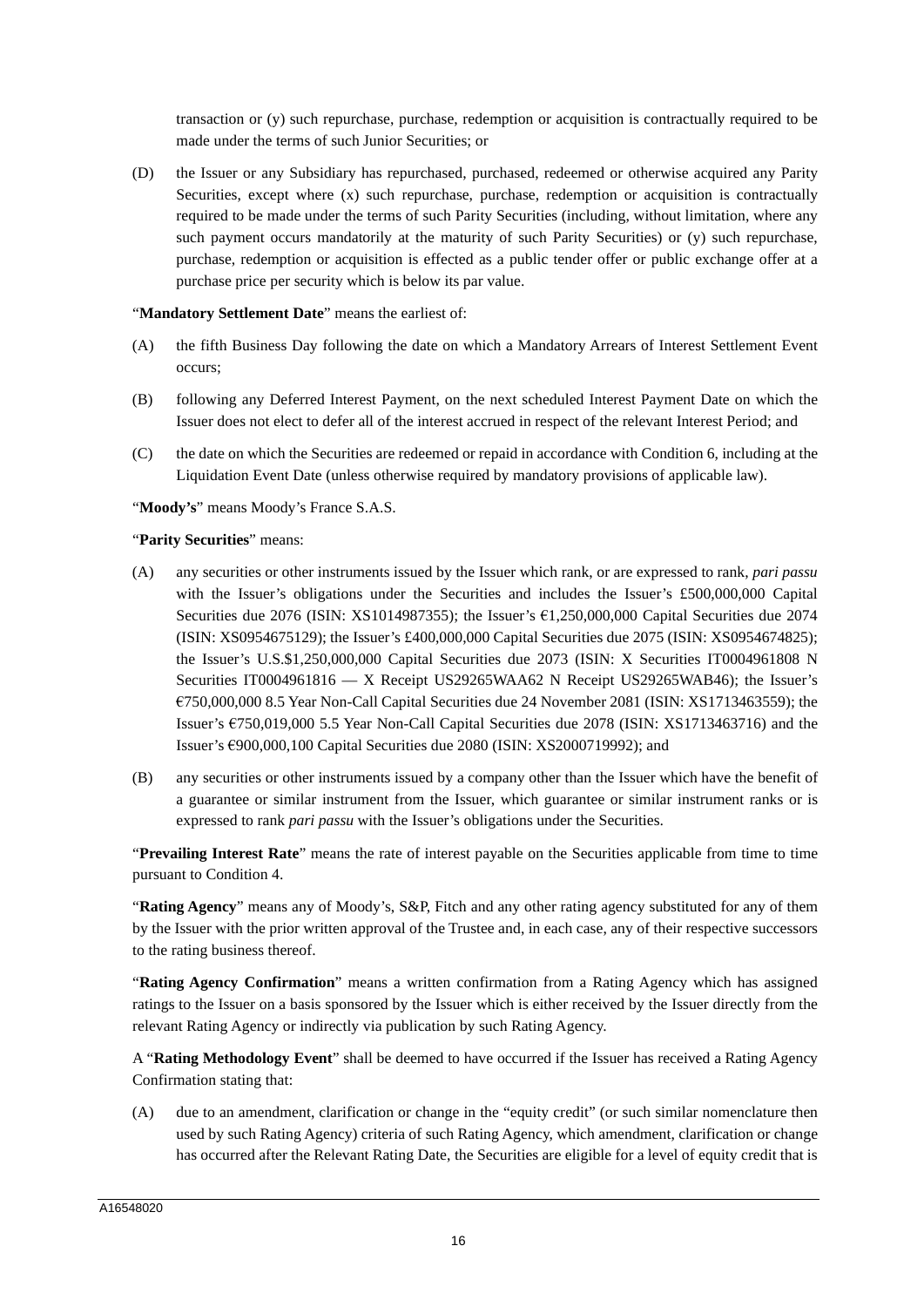lower than the level or equivalent level of equity credit assigned to the Securities by such Rating Agency on the Relevant Rating Date; or

(B) following a Refinancing Event, the Securities would have become eligible (had such Refinancing Event not occurred), due to an amendment, clarification or change in the "equity credit" (or such similar nomenclature then used by such Rating Agency) criteria, for a level of equity credit that is lower than the level or equivalent level of equity credit assigned to the Securities by such Rating Agency on the Relevant Rating Date;).

"**Redemption Calculation Date**" means the fourth Business Day prior to the relevant Early Redemption Date.

"**Refinancing Event**" means the refinancing, in whole or in part, of the Securities following the Relevant Rating Date and, as a result of such refinancing, the Securities having become eligible for a level of equity credit that is lower than the level or equivalent level of equity credit assigned to the Securities by such Rating Agency on the Relevant Rating Date.

"**Relevant Date**" means the date on which any payment first becomes due but, if the full amount payable has not been received by the Principal Paying Agent or the Trustee on or before the due date, it means the date on which, the full amount of the money having been so received, notice to that effect has been duly given to the Securityholders by the Issuer in accordance with Condition 12.

"**Relevant Nominating Body**" means, in respect of a benchmark or screen rate (as applicable):

- (A) the European Central Bank, or any central bank or other supervisory authority which is responsible for supervising the administrator of the benchmark or screen rate (as applicable); or
- (B) any working group or committee sponsored by, chaired or co-chaired by or constituted at the request of (a) the European Central Bank, (b) any central bank or other supervisory authority which is responsible for supervising the administrator of the benchmark or screen rate (as applicable), (c) a group of the aforementioned central banks or other supervisory authorities or (d) the Financial Stability Board or any part thereof.

"**Relevant Rating Date**" means the Issue Date or, if later, the date on which the Securities are assigned equity credit by the relevant Rating Agency for the first time;

"**Reset Date**" means the First Reset Date and each date falling on the fifth anniversary thereafter.

"**Reset Interest Determination Date**" means, in respect of any Reset Period, the day falling two Business Days prior to the beginning of the relevant Reset Period.

"**Reset Period**" means each period from and including the First Reset Date to but excluding the next following Reset Date and thereafter from and including each Reset Date to but excluding the next following Reset Date.

"**S&P**" means S&P Global Ratings Europe Limited (France Branch).

"**Subsidiary**" means any entity which is a subsidiary (*società controllata*) of the Issuer within the meaning of Article 2359 of the Italian Civil Code and Article 93 of Legislative Decree No. 58 of 24 February 1998, as amended.

A "**Substantial Repurchase Event**" shall be deemed to have occurred if, prior to the giving of the relevant notice of redemption, at least 75 per cent. of the aggregate principal amount of the Securities issued on the Issue Date has been purchased by or on behalf of the Issuer or a Subsidiary and has been cancelled.

"**Successor Rate**" means the rate that the Independent Adviser determines is a successor to or replacement of the EUR 5 year Swap Rate and which is formally recommended by any Relevant Nominating Body.

"**TARGET2 Settlement Day**" means any day on which the Trans-European Automated Real-Time Gross Settlement Express Transfer (TARGET2) System is open.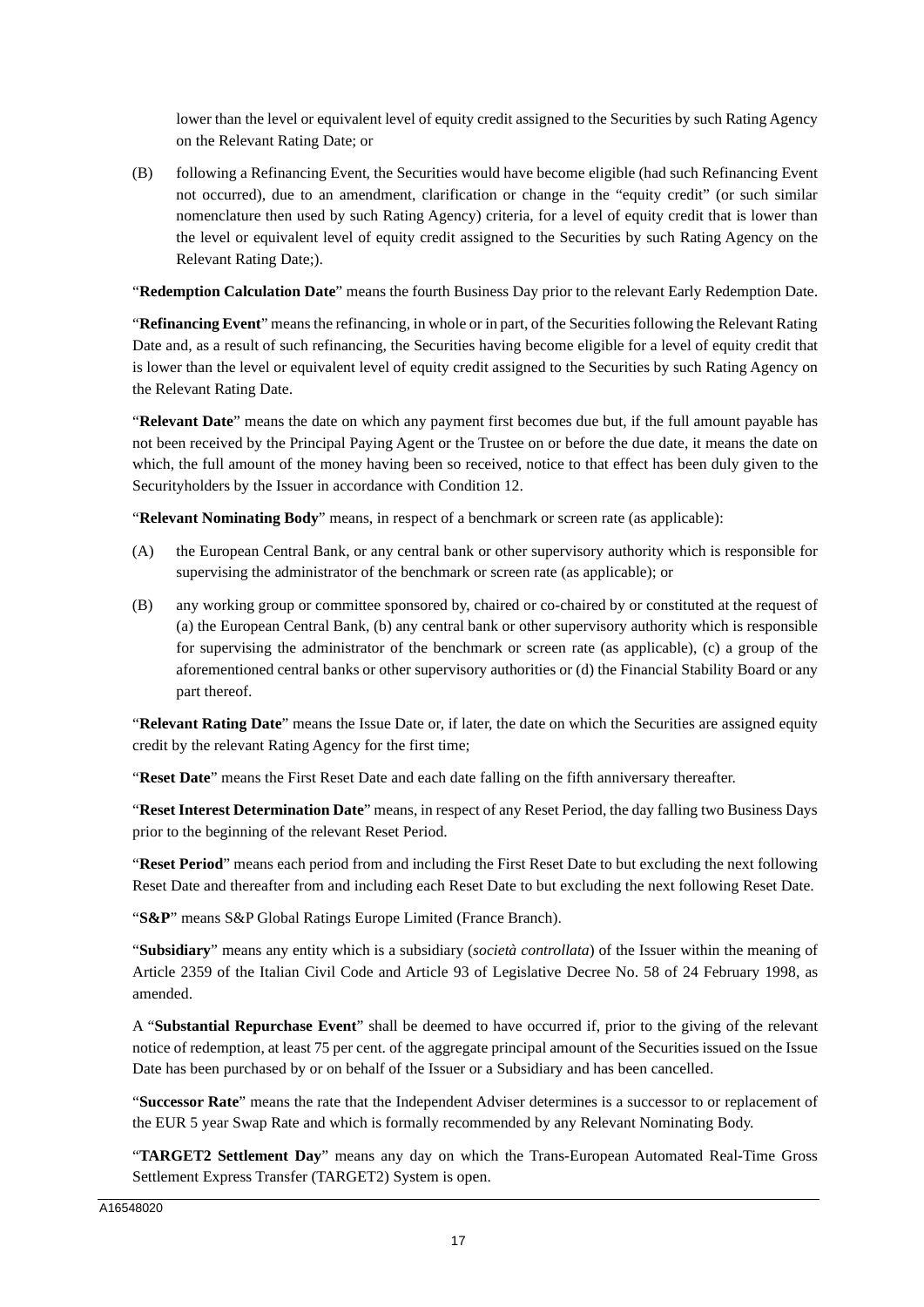A "**Tax Deductibility Event**" shall be deemed to have occurred if, as a result of a Tax Law Change, payments of interest by the Issuer in respect of the Securities are no longer, or within 90 calendar days of the date of any opinion provided pursuant to Condition 6.4(b)(ii) will no longer be, deductible in whole or in part for Italian corporate income tax purposes, and the Issuer cannot avoid the foregoing by taking reasonable measures available to it. For the avoidance of doubt, a Tax Deductibility Event shall not occur if payments of interest by the Issuer in respect of the Securities are not deductible in whole or in part for Italian corporate income tax purposes solely as a result of general tax deductibility limits set forth by Article 96 of Decree No. 917 as at (and on the basis of the general tax deductibility limits calculated in the manner applicable as at) the Issue Date.

"**Tax Jurisdiction**" means the Republic of Italy and/or such other taxing jurisdiction to which the Issuer becomes subject or any political subdivision or any authority thereof or therein having power to tax.

"**Tax Law Change**" means: (i) any amendment to, clarification of, or change in, the laws or treaties (or any regulations thereunder) of a Tax Jurisdiction affecting taxation; (ii) any governmental action or (iii) any amendment to, clarification of, or change in the official position or the interpretation of such governmental action that differs from the previously generally accepted position, in each case, by any legislative body, court, governmental authority or regulatory body, or which differs from any specific written statements made by any governmental authority or regulatory body regarding the anticipated tax treatment of the Securities, which amendment, clarification, change or governmental action is effective, on or after the Issue Date.

"**Taxes**" means any present or future taxes or duties, assessments or governmental charges of whatever nature.

"**Varied Securities**" has the meaning given to it in Condition 7.1.

A "**Withholding Tax Event**" shall be deemed to have occurred if, following the Issue Date:

- (A) as a result of a Tax Law Change, the Issuer has or will become obliged to pay Additional Amounts in respect of the Securities and such obligation cannot be avoided by the Issuer taking reasonable measures available to it; or
- (B) a person into which the Issuer is merged or to whom it has conveyed, transferred or leased all or substantially all of its assets and who has been substituted in place of the Issuer as principal debtor under the Securities is required to pay Additional Amounts in respect of the Securities and such obligation cannot be avoided by such person taking reasonable measures available to it, unless the sole purpose of such a merger, conveyance, transfer or lease would be to permit the Issuer to redeem the Securities.

## **3 Status and Subordination**

## **3.1 Status**

The Securities and the Coupons constitute direct, unsecured and subordinated obligations of the Issuer and rank and will at all times rank *pari passu* without any preference among themselves and with Parity Securities. The Securities constitute *obbligazioni* pursuant to Articles 2410 *et seq*. of the Italian Civil Code. The obligations of the Issuer in respect of the Securities and the Coupons are subordinated as described in Condition 3.2.

## **3.2 Subordination**

The obligations of the Issuer to make payment in respect of principal and interest on the Securities and the Coupons, including its obligations in respect of any Arrears of Interest, will, in the event of the winding-up, insolvency, dissolution or liquidation of the Issuer, rank:

- (a) senior only to the Issuer's payment obligations in respect of any Junior Securities;
- (b) *pari passu* among themselves and with the Issuer's payment obligations in respect of any Parity Securities; and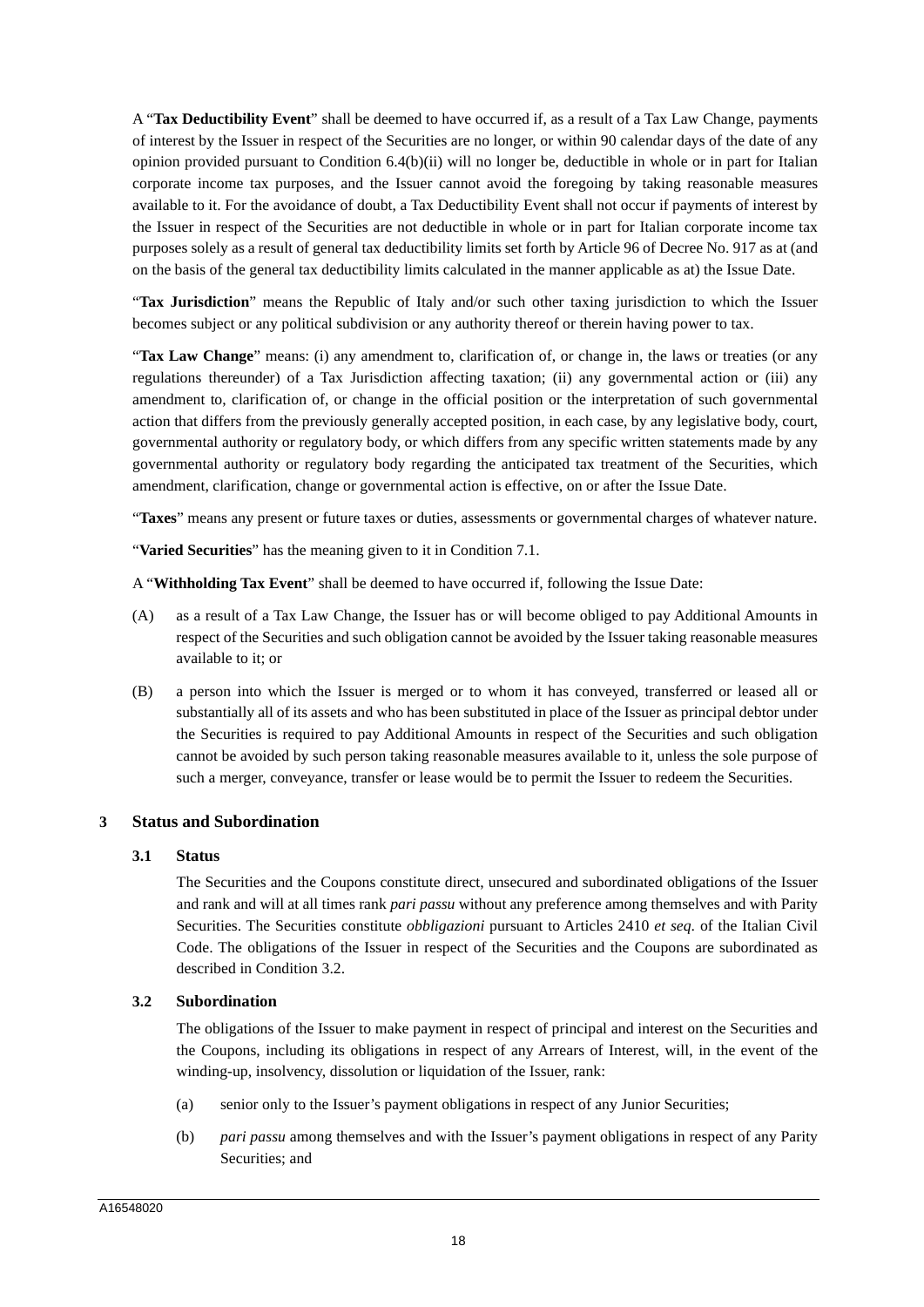(c) junior to all other payment obligations of the Issuer, present and future, whether subordinated (including any claims pursuant to Article 2411, first paragraph, of the Italian Civil Code) or unsubordinated,

in each case except as otherwise required by mandatory provisions of applicable law.

Nothing in this Condition 3.2 shall affect or prejudice the payment of costs, charges, expenses, liabilities or remuneration of the Trustee or Agents or the rights and remedies of the Trustee or the Agents in respect thereof.

## **3.3 No Set-off**

To the extent and in the manner permitted by applicable law, no Securityholder or Couponholder may exercise, claim or plead any right of set-off, counterclaim, compensation or retention in respect of any amount owed to it by the Issuer in respect of, or arising from, the Securities or the Coupons and each Securityholder and Couponholder will, by virtue of his holding of any Security or Coupon, be deemed to have waived all such rights of set-off, counterclaim, compensation or retention. The Issuer may not set off any claims it may have against the Securityholders against any of its obligations under the Securities or the Coupons.

## **4 Interest and Interest Deferral**

#### **4.1 Interest**

## *(a) Interest Rates and Interest Payment Dates*

Unless previously redeemed or repurchased and cancelled in accordance with these Conditions and subject to the further provisions of this Condition 4, the Securities will bear interest on their principal amount as follows:

- (i) from (and including) the Issue Date to (but excluding) the First Reset Date, at the rate of 2.250 per cent. per annum, payable annually in arrear on each Interest Payment Date; and
- (ii) from (and including) the First Reset Date to (but excluding) the date fixed for redemption, at, in respect of each Reset Period, the relevant EUR 5 year Swap Rate plus:
	- (A) in respect of the Reset Period commencing on the First Reset Date to but excluding 10 March 2032, 2.679 per cent. per annum;
	- (B) in respect of the Reset Periods commencing on 10 March 2032, 10 March 2037 and 10 March 2042, 2.929 per cent. per annum; and
	- (C) in respect of any other Reset Period after 10 March 2047, 3.679 per cent. per annum;

all as determined by the Agent Bank for annual payment in arrear on each Interest Payment Date, commencing on the First Interest Payment Date.

#### *(b) Determination of EUR 5 year Swap Rate*

- (i) For the purposes of these Conditions, the relevant "**EUR 5 year Swap Rate**", in respect of a Reset Period, shall be the annual mid-swap rate as displayed on the EUR Reset Screen Page as at 11:00 a.m. (CET) on the relevant Reset Interest Determination Date.
- (ii) If the relevant EUR 5 year Swap Rate does not appear on the EUR Reset Screen Page on the relevant Reset Interest Determination Date, the Issuer shall request each of the EUR Reset Reference Banks to provide it with its EUR 5 year Swap Rate Quotation (such EUR 5 year Swap Rate Quotation to be notified by the Issuer to the Agent Bank) and the Agent Bank will determine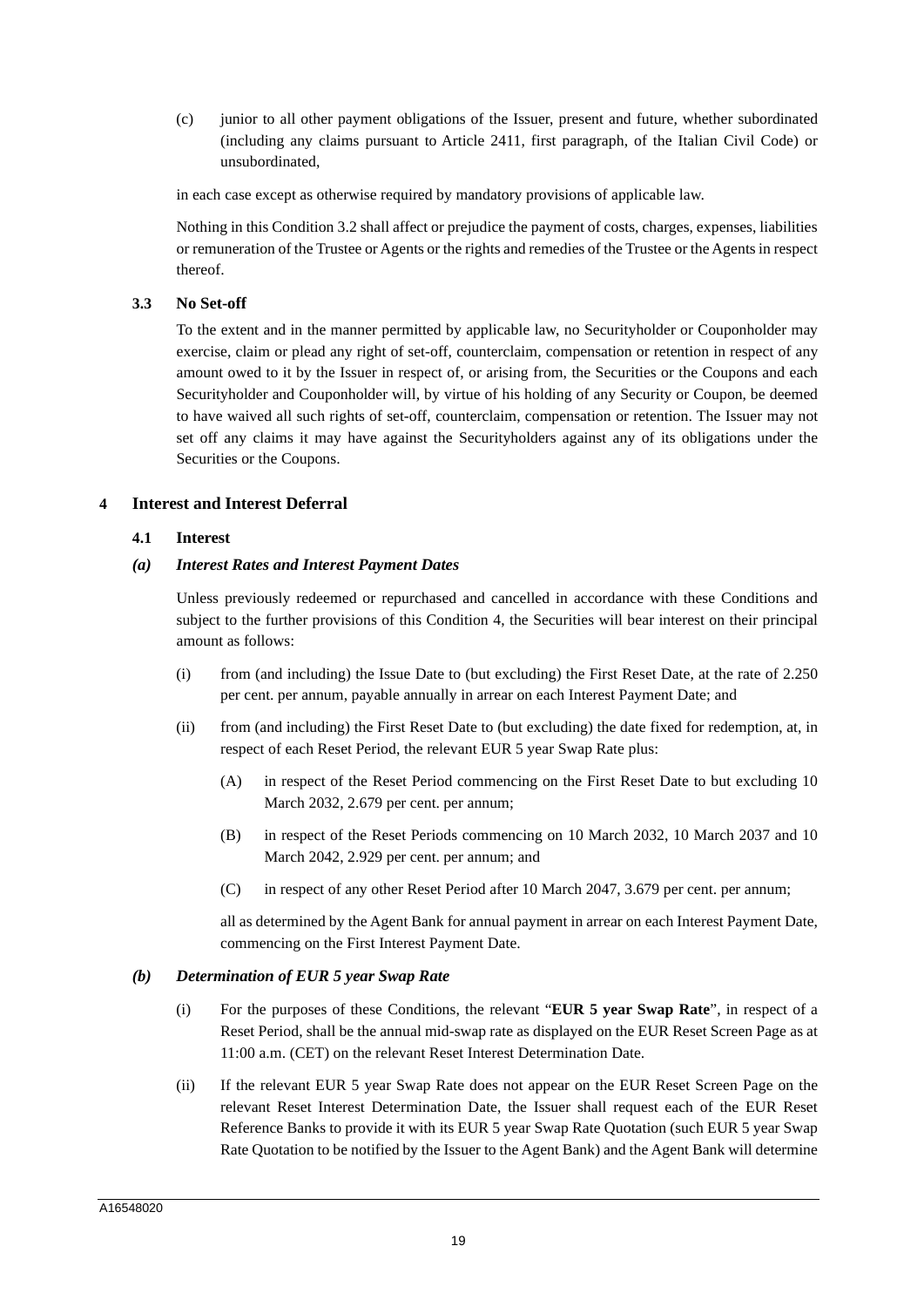the EUR 5 year Swap Rate as the EUR Reset Reference Bank Rate on the relevant Reset Interest Determination Date.

- (iii) If at least three quotations are provided by the EUR Reset Reference Banks, the EUR 5 year Swap Rate will be determined by the Agent Bank on the basis of the arithmetic mean of the quotations provided, eliminating the highest quotation (or, in the event of equality, one of the highest) and the lowest quotation (or, in the event of equality, one of the lowest).
- (iv) If only two quotations are provided, the EUR 5 year Swap Rate will be the arithmetic mean of the quotations provided.
- (v) If only one quotation is provided, the EUR Reset Reference Banks Rate will be the quotation provided.
- (vi) If no quotations are provided, the EUR Reset Reference Bank Rate for the relevant period will be equal to the last available EUR 5 year mid swap rate for euro swap transactions, expressed as an annual rate, on the EUR Reset Screen Page.

#### *(c) Calculation of Interest*

The interest payable on each Security on any Interest Payment Date shall be calculated per  $\epsilon$ 1,000 in principal amount of the Securities (the "**Calculation Amount**"). The amount of interest payable per Calculation Amount for any period shall be equal to the product of the Prevailing Interest Rate for the Interest Period ending immediately prior to such Interest Payment Date, the Calculation Amount and the day-count fraction for the relevant period, rounding the resulting figure to the nearest cent (half a cent being rounded upwards).

The day-count fraction will be calculated on the following basis:

- (a) if the Accrual Period is equal to or shorter than the Determination Period during which it falls, the day-count fraction will be the number of days in the Accrual Period divided by the product of (1) the number of days in such Determination Period and (2) the number of Determination Periods normally ending in any year; and
- (b) if the Accrual Period is longer than one Determination Period, the day-count fraction will be the sum of:
	- (i) the number of days in such Accrual Period falling in the Determination Period in which it begins divided by the product of (1) the number of days in such Determination Period and (2) the number of Determination Periods normally ending in any year; and
	- (ii) the number of days in such Accrual Period falling in the next Determination Period divided by the product of (a) the number of days in such Determination Period and (2) the number of Determination Periods normally ending in any year

#### where:

"**Accrual Period**" means the relevant period for which interest is to be calculated (from and including the first such day to but excluding the last); and

"**Determination Period**" means the period from and including 10 September in any year to but excluding the next 10 September.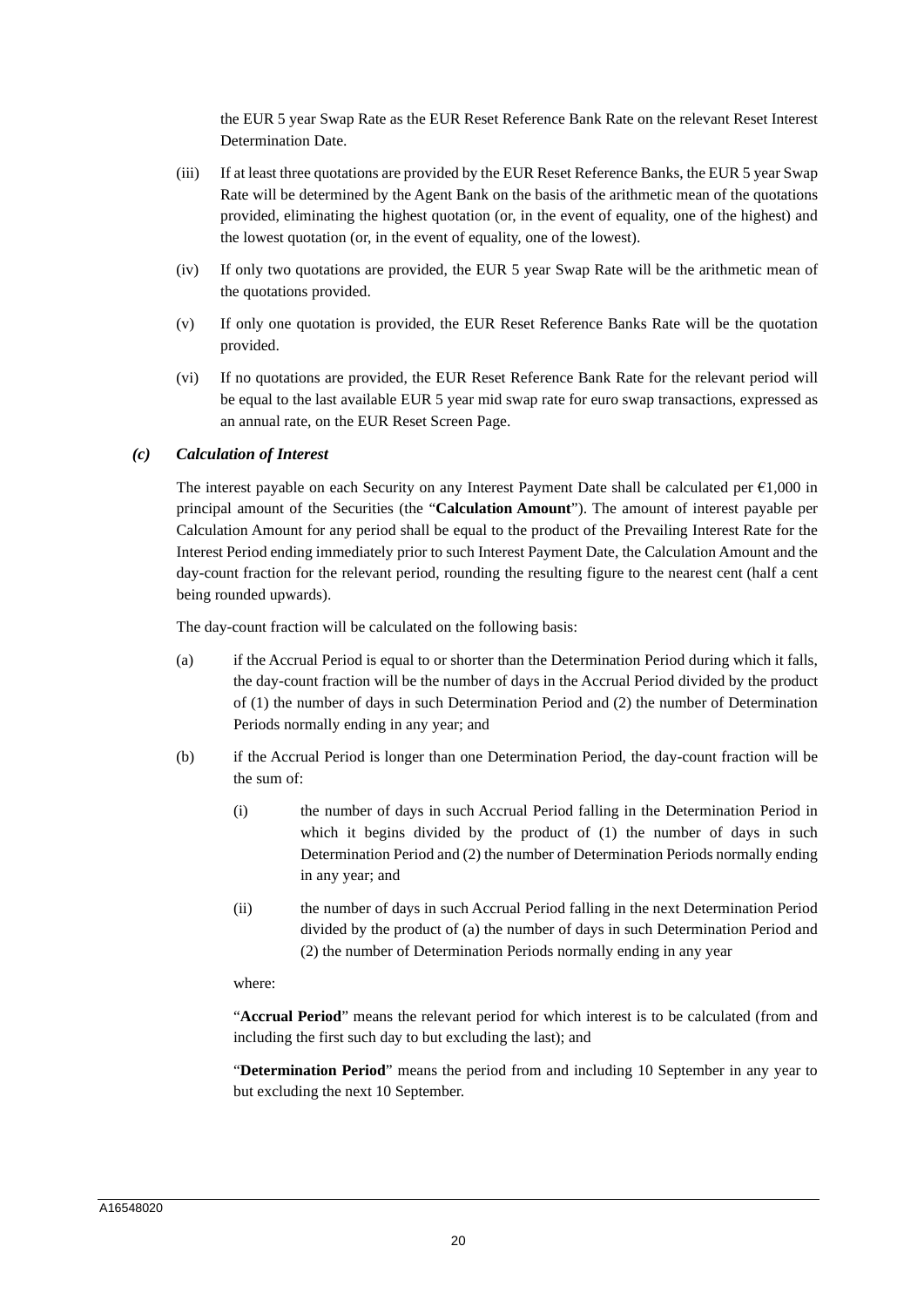## **4.2 Interest Deferral**

Subject to the provisions of the following paragraphs, on each Interest Payment Date, the Issuer shall pay interest on the Securities accrued to (but excluding) that date in respect of the Interest Period ending immediately prior to such Interest Payment Date.

#### *(a) Optional Interest Deferral*

The Issuer may, at its sole discretion, elect to defer in whole, but not in part, any payment of interest accrued on the Securities in respect of any Interest Period (a "**Deferred Interest Payment**") by giving notice (a "**Deferral Notice**") of such election to the Securityholders in accordance with Condition 12 and to the Trustee and the Principal Paying Agent at least five, but not more than 30, Business Days prior to the relevant Interest Payment Date. If the Issuer makes such an election, the Issuer shall have no obligation to make such payment and any such non-payment of interest shall not constitute a default of the Issuer or any other breach of obligations under the Securities or for any other purpose.

Any Deferred Interest Payment will be deferred and shall constitute "**Arrears of Interest**". Any Arrears of Interest will remain outstanding until paid in full by the Issuer, but Arrears of Interest shall not itself bear interest.

#### *(b) Optional Settlement of Arrears of Interest*

The Issuer may pay outstanding Arrears of Interest (in whole but not in part) at any time upon giving not less than 10 and not more than 15 Business Days' notice to the Securityholders in accordance with Condition 12 (which notice shall be irrevocable and will oblige the Issuer to pay the relevant Arrears of Interest on the payment date specified in such notice) and to the Trustee and the Principal Paying Agent at least five, but not more than 30, Business Days prior to the relevant due date for payment.

#### *(c) Mandatory Settlement of Arrears of Interest*

All (but not some only) of any outstanding Arrears of Interest from time to time in respect of all Securities for the time being outstanding shall become due and payable in full and shall be paid by the Issuer on the first occurring Mandatory Settlement Date.

Notice of the occurrence of any Mandatory Settlement Date shall be given to the Securityholders in accordance with Condition 12 and to the Trustee and the Principal Paying Agent at least five, but not more than 30, Business Days prior to the relevant due date for payment.

#### *(d) Notification of Mandatory Settlement Date*

Upon the occurrence of a Mandatory Settlement Date, the Issuer shall promptly deliver to the Trustee a certificate signed by two duly authorised representatives of the Issuer confirming the occurrence thereof upon which the Trustee may rely absolutely without liability to any person for so doing.

## **4.3 Accrual of Interest**

The Securities will cease to bear interest from (and including) the calendar day on which they are due for redemption. If the Issuer fails to redeem the Securities upon due presentation and surrender thereof when due, interest will continue to accrue as provided in the Trust Deed.

## **4.4 Benchmark discontinuation**

## *(a) Independent Adviser*

If a Benchmark Event occurs in relation to the EUR 5 year Swap Rate on any Reset Interest Determination Date, then the Issuer shall use its reasonable endeavours to appoint and consult with an Independent Adviser, as soon as reasonably practicable, to determine a Successor Rate, failing which an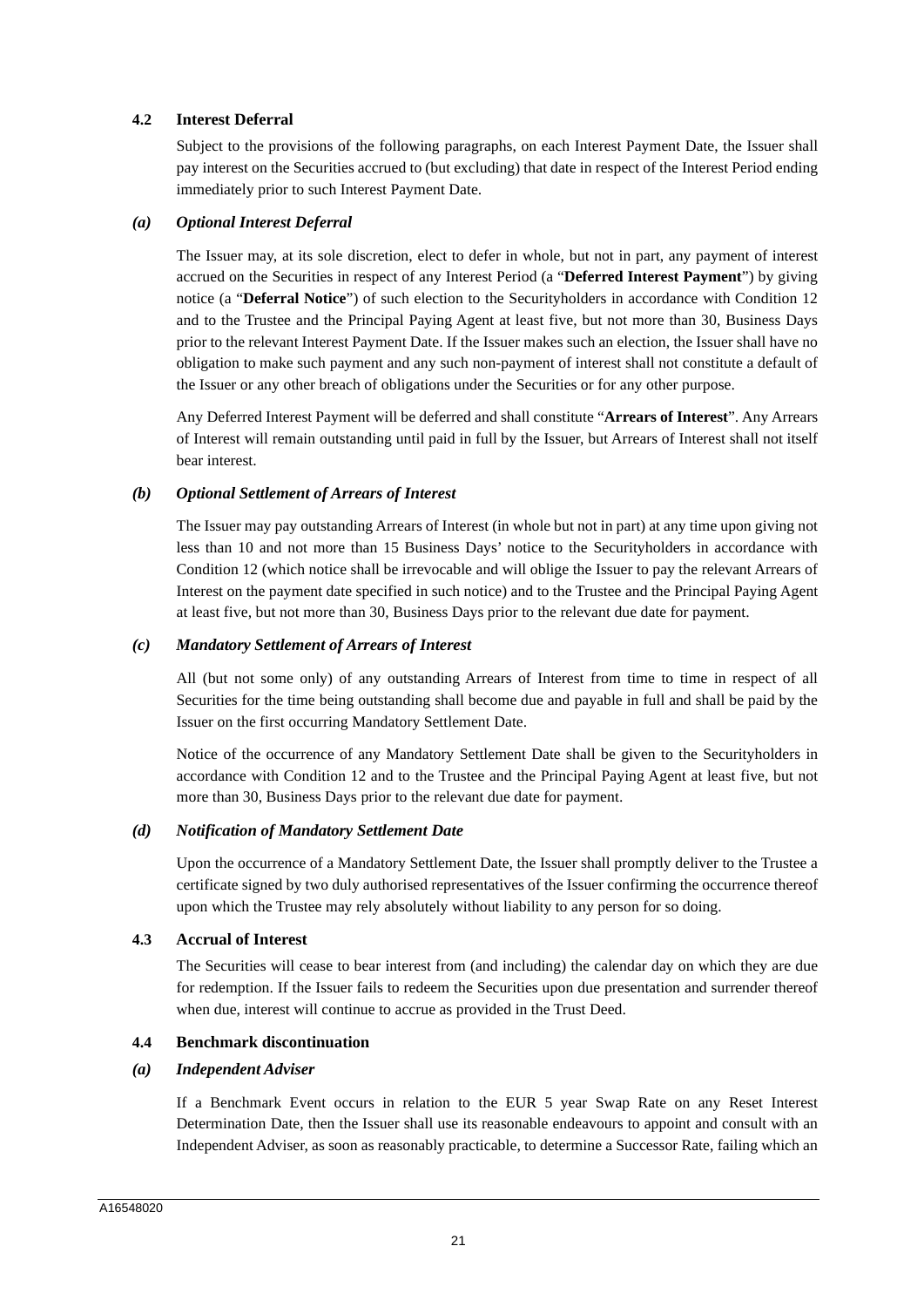Alternative Rate (in accordance with Condition 4.4(b)) and, in either case, an Adjustment Spread and any Benchmark Amendments (in accordance with Condition 4.4(d)).

An Independent Adviser appointed pursuant to this Condition 4.4 shall act in good faith and in a commercially reasonable manner as an expert and in consultation with the Issuer. In the absence of fraud and gross negligence, the Independent Adviser shall have no liability whatsoever to the Issuer, the Paying Agents or the Securityholders for any determination made by it pursuant to this Condition 4.4.

If: (i) the Issuer is unable to appoint an Independent Adviser; or (ii) the Independent Adviser appointed by it fails to determine a Successor Rate or, failing which, an Alternative Rate in accordance with this Condition 4.4(a) prior to the relevant Reset Interest Determination Date, the EUR 5 year Swap Rate applicable to the next succeeding Reset Period shall be the last available EUR 5 year mid swap rate for euro swap transactions, expressed as an annual rate, on the EUR Reset Screen Page. For the avoidance of doubt, this Condition 4.4(a) shall apply to the relevant next succeeding Reset Period only and any subsequent Reset Periods are subject to the subsequent operation of, and to adjustment as provided in, this Condition 4.4(a).

## *(b) Successor Rate or Alternative Rate*

If the Independent Adviser determines that:

- (i) there is a Successor Rate, then such Successor Rate and the applicable Adjustment Spread shall subsequently be used in place of the EUR 5 year Swap Rate to determine the Prevailing Interest Rate (or the relevant component part thereof) for all future payments of interest on the Securities (subject to the operation of this Condition 4.4); or
- (ii) there is no Successor Rate but that there is an Alternative Rate, then such Alternative Rate and the applicable Adjustment Spread shall subsequently be used in place of the EUR 5 year Swap Rate to determine the Prevailing Interest Rate (or the relevant component part thereof) for all future payments of interest on the Securities (subject to the operation of this Condition 4.4).

#### *(c) Adjustment Spread*

The Adjustment Spread (or the formula or methodology for determining the Adjustment Spread) shall be applied to the Successor Rate or the Alternative Rate (as the case may be).

## *(d) Benchmark Amendments*

If any Successor Rate or Alternative Rate and, in either case, the applicable Adjustment Spread is determined in accordance with this Condition 4.4 and the Independent Adviser determines (i) that amendments to these Conditions are necessary to ensure the proper operation of such Successor Rate or Alternative Rate and, in either case, the applicable Adjustment Spread (such amendments, the "**Benchmark Amendments**") and (ii) the terms of the Benchmark Amendments, then the Issuer shall, subject to giving notice thereof in accordance with Condition 4.4(e), without any requirement for the consent or approval of Securityholders, vary these Conditions to give effect to such Benchmark Amendments with effect from the date specified in such notice.

In connection with any such variation in accordance with this Condition 4.4(d), the Issuer shall comply with the rules of any stock exchange on which the Securities are for the time being listed or admitted to trading.

Notwithstanding any other provision of this Condition 4.4, no Successor Rate or Alternative Rate will be adopted, nor will the applicable Adjustment Spread be applied, nor will any Benchmark Amendments be made, if and to the extent that, in the determination of the Issuer, the same could reasonably be expected to cause a Rating Methodology Event to occur.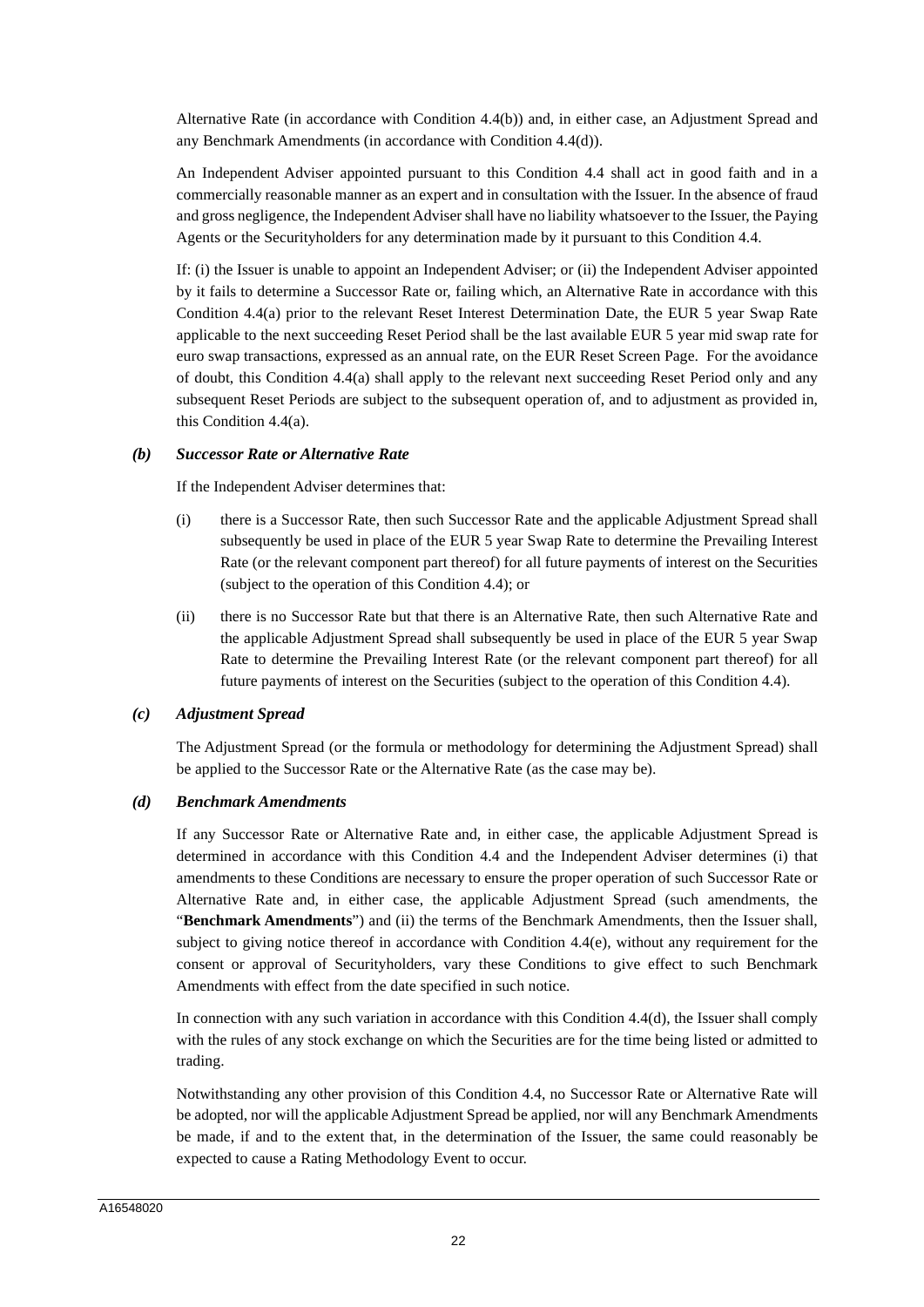At the request of the Issuer, but subject to receipt by the Trustee of a certificate signed by two duly authorised representatives of the Issuer pursuant to Condition 4.4(e), the Trustee shall (at the expense of the Issuer), without any requirement for the consent or approval of the Securityholders, be obliged to concur with the Issuer in effecting any Benchmark Amendments (including, inter alia, by the execution of a deed supplemental to or amending the Trust Deed), provided that the Trustee shall not be obliged to agree to any Benchmark Amendments which, in the sole opinion of the Trustee, would have the effect of (i) exposing the Trustee to any liability against which it has not been indemnified and/or secured and/or prefunded to its satisfaction; or (ii) increasing the obligations, responsibilities or duties, or decreasing the protections, of the Trustee under the Trust Deed and/or the Conditions in any way.

#### *(e) Notices etc*

Any Successor Rate or Alternative Rate and, in either case, the applicable Adjustment Spread and the specific terms of any Benchmark Amendments, determined under this Condition 4.4 will be notified promptly by the Issuer to the Trustee, the Principal Paying Agent and the Agent Bank and, in accordance with Condition 12 (*Notices*), the Securityholders. Such notice shall be irrevocable and shall specify the effective date of the Benchmark Amendments, if any.

No later than notifying the Trustee of the same, the Issuer shall deliver to the Trustee a certificate signed by two duly authorised representatives of the Issuer:

- (a) confirming (i) that a Benchmark Event has occurred, (ii) the Successor Rate or, as the case may be, the Alternative Rate, (iii) the applicable Adjustment Spread and (iv) the specific terms of the Benchmark Amendments (if any), in each case as determined in accordance with the provisions of this Condition 4.4; and
- (b) certifying that the Benchmark Amendments (if any) are necessary to ensure the proper operation of such Successor Rate or Alternative Rate and (in either case) the applicable Adjustment Spread.

The Trustee shall be entitled to rely on such certificate (without liability to any person) as sufficient evidence thereof. The Successor Rate or Alternative Rate and the Adjustment Spread and the Benchmark Amendments (if any) specified in such certificate will (in the absence of manifest error or bad faith in the determination of the Successor Rate or Alternative Rate and the Adjustment Spread and the Benchmark Amendments (if any) and without prejudice to the Trustee's, the Agent Bank's or the Principal Paying Agent's ability to rely on such certificate as aforesaid) be binding on the Issuer, the Trustee, the Calculation Agent, the Paying Agents and the Securityholders.

## *(f) Survival of EUR 5 year Swap Rate*

Without prejudice to the obligations of the Issuer under Condition 4.4(a), (b), (c) and (d), the EUR 5 year Swap Rate and the fallback provisions provided for in Condition 4.1(b) will continue to apply unless and until a Benchmark Event has occurred.

## **5 Payment and Exchanges of Talons**

*Provisions for payments in respect of Global Securities are set out under "Summary of Provisions Relating to the Securities while represented by the Global Securities" below.* 

## **5.1 Payments in respect of Securities**

Payments of principal and interest in respect of each Security will be made against presentation and surrender (or, in the case of part payment only, endorsement) of the Security, except that payments of interest due on an Interest Payment Date will be made against presentation and surrender (or, in the case of part payment only, endorsement) of the relevant Coupon, in each case at the specified office outside the United States of any of the Paying Agents.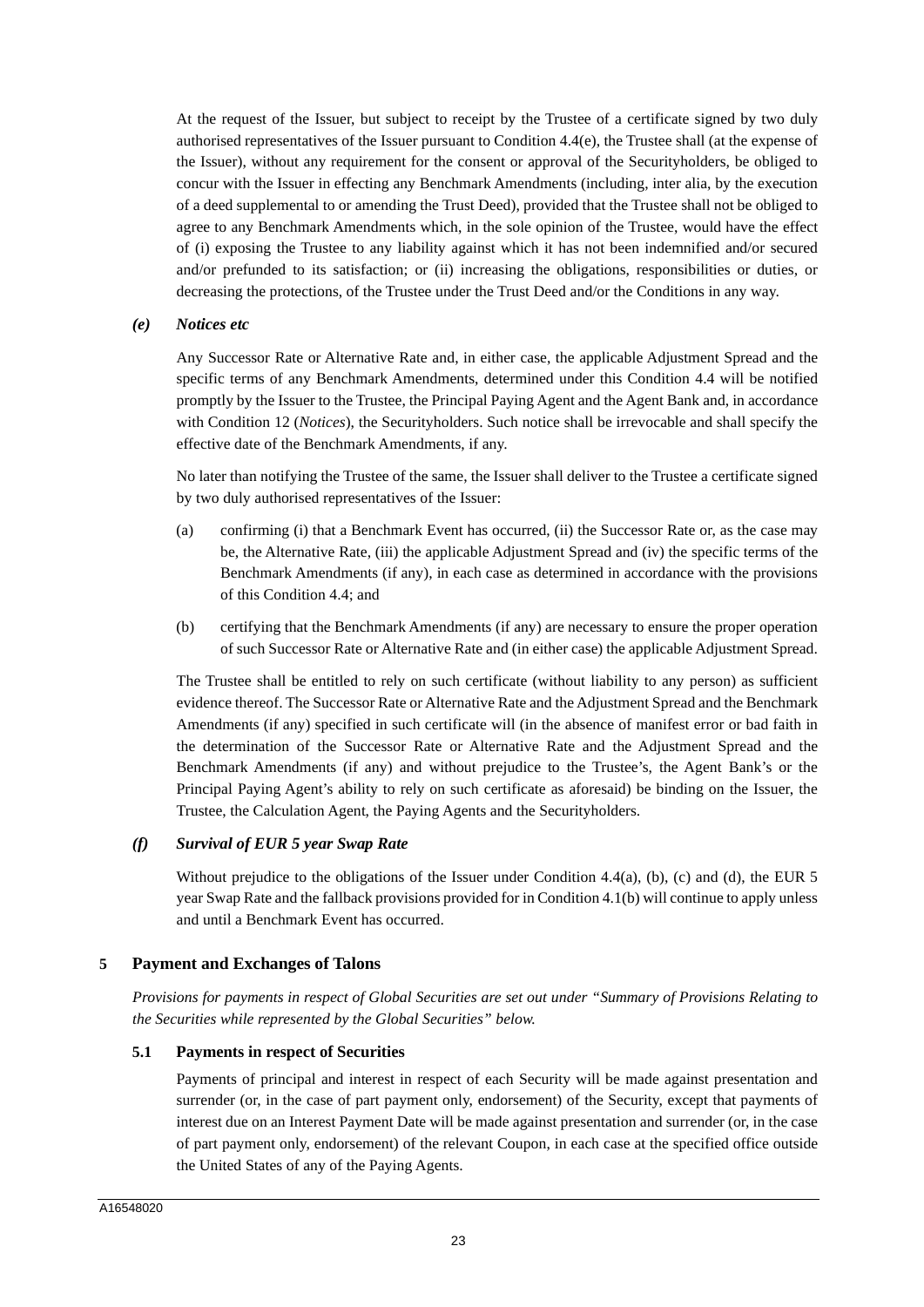## **5.2 Method of Payment**

Payments will be made by credit or transfer to a euro account (or any other account to which euro may be credited or transferred) specified by the payee.

#### **5.3 Missing Unmatured Coupons**

Upon the date on which any Security becomes due and repayable, all unmatured Coupons appertaining to the Security (whether or not attached) shall become void and no payment shall be made in respect of such Coupons.

#### **5.4 Payments subject to Applicable Laws**

Payments will be subject in all cases to any other applicable fiscal or other laws and regulations in the place of payment or other laws and regulations to which the Issuer or its agents agree to be subject and, save as provided in Condition 8 below, the Issuer will not be liable for any Taxes imposed or levied by such laws, regulations or agreements.

#### **5.5 Payment only on a Presentation Date**

A holder shall be entitled to present a Security or Coupon for payment only on a Presentation Date and shall not be entitled to any further interest or other payment if a Presentation Date is after the due date for payment of any amount in respect of any Security or Coupon.

"**Presentation Date**" means a day which (subject to Condition 9):

- (a) is or falls after the relevant due date for payment of any amount in respect of any Security or Coupon;
- (b) is a day on which commercial banks and foreign exchange markets settle payments and are open for general business (including dealing in foreign exchange and foreign currency deposits) in the place of the specified office of the Paying Agent at which the Security or Coupon is presented for payment; and
- (c) in the case of payment by credit or transfer to a euro account as referred to above, is a TARGET2 Settlement Day.

## **5.6 Exchange of Talons**

On and after the Interest Payment Date on which the final Coupon comprised in any Coupon sheet matures, the Talon comprised in the Coupon sheet may be surrendered at the specified office of any Paying Agent in exchange for a further Coupon sheet (including any appropriate further Talon), subject to the provisions of Condition 9. Each Talon shall, for the purposes of these Conditions, be deemed to mature on the Interest Payment Date on which the final Coupon comprised in the relative Coupon sheet matures.

## **5.7 Initial Paying Agents**

The names of the initial Paying Agents and their initial specified offices are set out at the end of these Conditions. The Issuer reserves the right, subject to the prior written approval of the Trustee, at any time to vary or terminate the appointment of any Paying Agent and to appoint additional or other Paying Agents provided that:

- (a) there will at all times be a Principal Paying Agent;
- (b) there will at all times be a Paying Agent in a jurisdiction within Europe, other than the jurisdiction in which the Issuer is incorporated; and
- (c) there will at all times be an Agent Bank.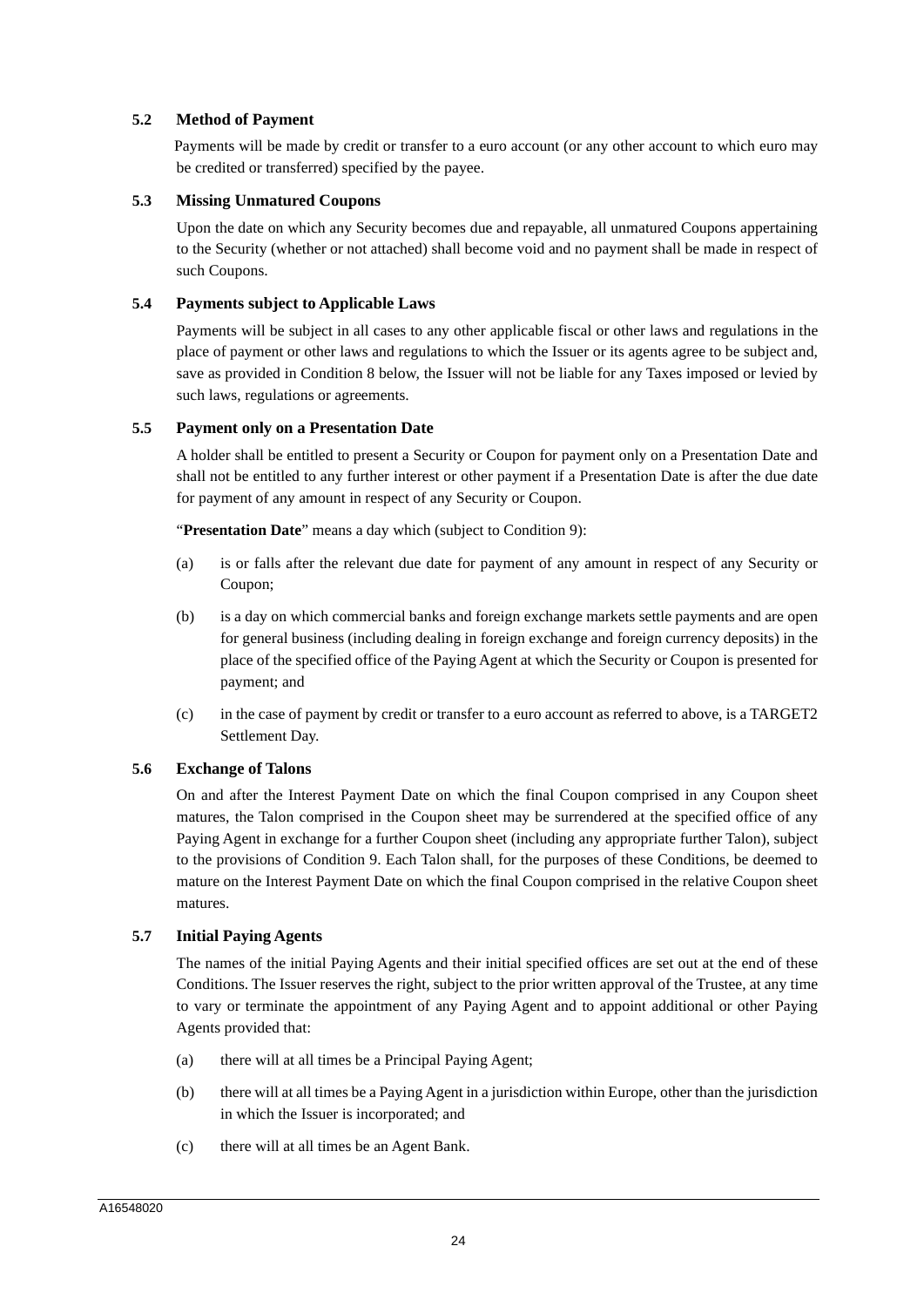Notice of any termination or appointment and of any changes in specified offices will be given to the Securityholders promptly by the Issuer in accordance with Condition 12.

## **6 Redemption and Purchase**

#### **6.1 No fixed redemption**

Unless previously redeemed or purchased and cancelled as provided below, the Securities will become due and payable and will be redeemed on the date on which a winding up, dissolution or liquidation of the Issuer (otherwise than for the purpose of a solvent amalgamation, merger or reconstruction under which the assets and liabilities of the Issuer are assumed by the entity resulting from such amalgamation, merger or reconstruction and such entity assumes the obligations of the Issuer in respect of the Securities in accordance with Condition 13.2) is instituted (the "**Liquidation Event Date**"), including in connection with any Insolvency Proceedings, in accordance with (i) any applicable legal provision, or any decision of any judicial or administrative authority, or (ii) any resolution passed at a shareholders' meeting of the Issuer or (iii) any provision which is set out in the by-laws of the Issuer from time to time (including the maturity of the Issuer which, as of the Issue Date, is set in its by-laws at 31 December 2100). Upon having become due and payable according to the provisions above, the Securities will be redeemed at an amount equal to their principal amount, together with any outstanding interest accrued up to (but excluding) the Liquidation Event Date and any outstanding Arrears of Interest.

#### **6.2 Optional Redemption**

The Issuer may redeem all of the Securities (but not some only) on any date during the period commencing on (and including) 10 December 2026 and ending on (and including) the First Reset Date or upon any Interest Payment Date thereafter (each such date, a "**Call Date**"), in each case at their principal amount together with any accrued interest up to (but excluding) the relevant Call Date and any outstanding Arrears of Interest, on giving not less than 30 and not more than 60 calendar days' notice to the Securityholders in accordance with Condition 12.

#### **6.3 Early Redemption following a Withholding Tax Event**

- (a) If a Withholding Tax Event occurs, the Issuer may redeem all (but not some only) of the Securities at any time at the applicable Early Redemption Price upon giving not less than 30 and not more than 60 calendar days' notice to the Trustee and the Securityholders in accordance with Condition 12, provided that no such notice shall be given earlier than 90 days prior to the earliest date on which the Issuer would be obliged to pay such Additional Amounts were a payment in respect of the Securities then due.
- (b) Prior to giving a notice to the Securityholders pursuant to this Condition 6.3, the Issuer will deliver to the Trustee in a form and with content reasonably satisfactory to the Trustee:
	- (i) a certificate signed by two duly authorised representatives of the Issuer stating that the Issuer is entitled to effect such redemption and setting forth a statement of facts showing that the conditions precedent to the right of the Issuer to redeem the Securities in accordance with this Condition 6.3 have been satisfied; and
	- (ii) an opinion of independent legal or tax advisers, appointed by the Issuer at its own expense, of recognised standing in the jurisdiction of incorporation of the Issuer to the effect that the Issuer has or will become obliged to pay Additional Amounts as a result of (in the case of paragraph (A) of the definition of Withholding Tax Event) a Tax Law Change or (in the case of paragraph (B) of the definition of Withholding Tax Event) the relevant merger, conveyance, transfer or lease,

and the Trustee shall be entitled to accept and rely on the above certificate and opinion as sufficient evidence of the satisfaction of the conditions precedent set out above and the facts set out therein in which event the same shall be conclusive and binding on the Securityholders and the Couponholders.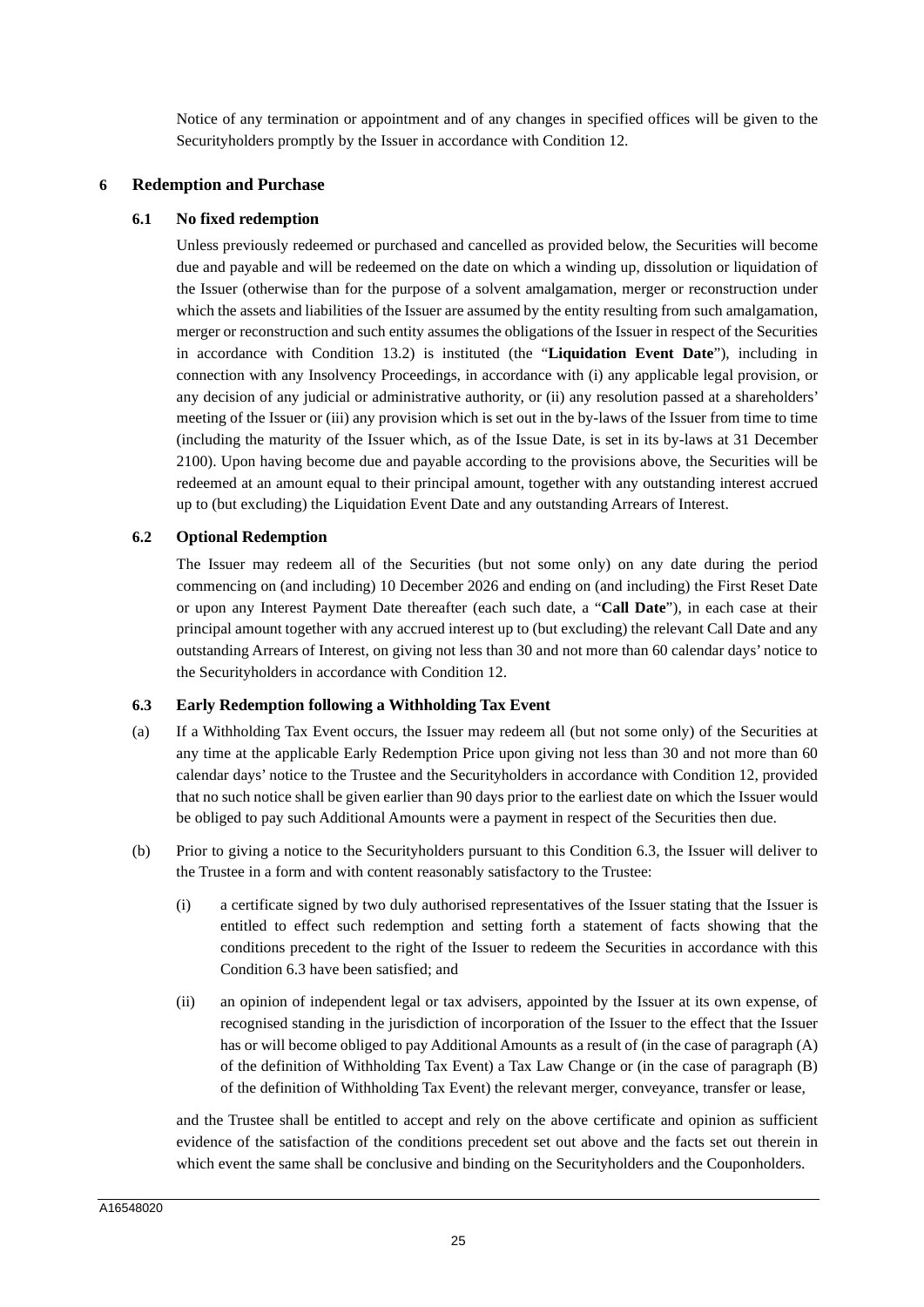## **6.4 Early Redemption following a Tax Deductibility Event**

- (a) If a Tax Deductibility Event occurs, the Issuer may redeem all (but not some only) of the Securities at any time at the applicable Early Redemption Price upon giving not less than 30 and not more than 60 calendar days' notice of redemption to the Trustee and the Securityholders in accordance with Condition 12.
- (b) Prior to giving a notice to the Securityholders pursuant to this Condition 6.4, the Issuer will deliver to the Trustee in a form and with content reasonably satisfactory to the Trustee:
	- (i) a certificate signed by two duly authorised representatives of the Issuer stating that the Issuer is entitled to effect such redemption and setting forth a statement of facts showing that the conditions precedent to the right of the Issuer to redeem the Securities in accordance with this Condition 6.4 have been satisfied; and
	- (ii) an opinion of an independent legal or tax adviser, appointed by the Issuer at its own expense, of recognised standing in the jurisdiction of incorporation of the Issuer to the effect that payments of interest by the Issuer in respect of the Securities are no longer, or within 90 calendar days of the date of that opinion will no longer be, deductible in whole or in part for Italian corporate income tax purposes as a result of a Tax Law Change,

and the Trustee shall be entitled to accept and rely on the above certificate and opinion as sufficient evidence of the satisfaction of the conditions precedent set out above and the facts set out therein in which event the same shall be conclusive and binding on the Securityholders and the Couponholders.

## **6.5 Early Redemption following a Rating Methodology Event**

- (a) If a Rating Methodology Event occurs, the Issuer may redeem all (but not some only) of the Securities at any time at the applicable Early Redemption Price upon giving not less than 30 and not more than 60 calendar days' notice of redemption to the Trustee and the Securityholders in accordance with Condition 12.
- (b) Prior to giving a notice to the Securityholders pursuant to this Condition 6.5, the Issuer will deliver to the Trustee in a form and with content reasonably satisfactory to the Trustee:
	- (i) a certificate signed by two duly authorised representatives of the Issuer stating that the Issuer is entitled to effect such redemption and setting forth a statement of facts showing that the conditions precedent to the right of the Issuer to redeem the Securities in accordance with this Condition 6.5 have been satisfied; and
	- (ii) a copy of the Rating Agency Confirmation relating to the applicable Rating Methodology Event unless the delivery of such Rating Agency Confirmation would constitute a breach of the terms on which such confirmation is delivered to the Issuer,

and the Trustee shall be entitled to accept and rely on the above certificate and, if applicable, copy of the Rating Agency Confirmation as sufficient evidence of the satisfaction of the conditions precedent set out above and the facts set out therein, in which event the same shall be conclusive and binding on the Securityholders and the Couponholders.

## **6.6 Early Redemption upon the occurrence of an Accounting Event**

(a) If an Accounting Event occurs, the Issuer may redeem all (but not some only) of the Securities at any time at the applicable Early Redemption Price upon giving not less than 30 and not more than 60 calendar days' notice of redemption to the Trustee and the Securityholders in accordance with Condition 12.

The Issuer may notify the redemption of the Securities as a result of the occurrence of an Accounting Event from (and including) the date on which the Change is officially adopted, which may fall before the date on which the Change will come into effect.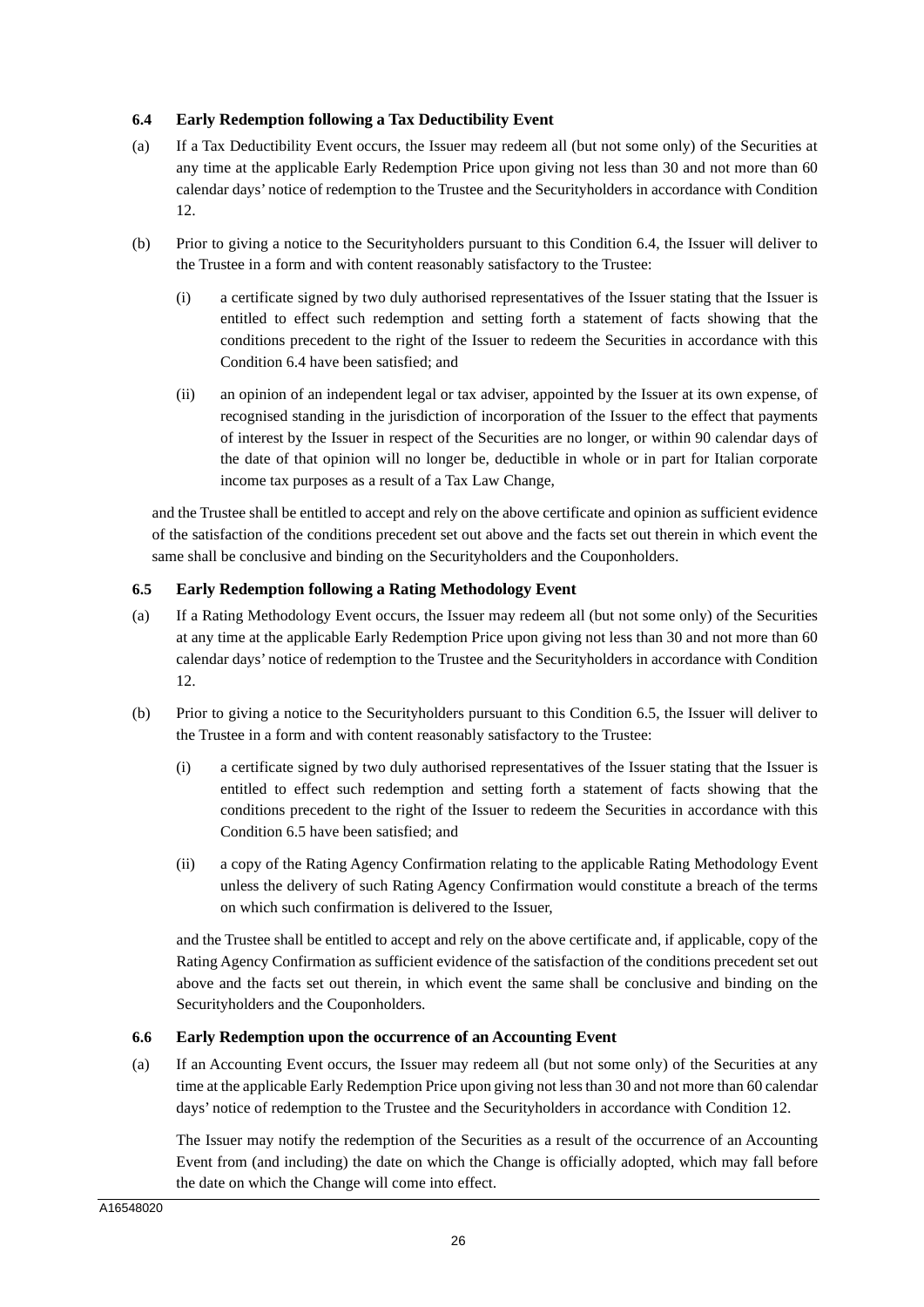- (b) Prior to giving a notice to the Securityholders pursuant to this Condition 6.6, the Issuer will deliver to the Trustee in a form and with content reasonably satisfactory to the Trustee:
	- (i) a certificate signed by two duly authorised representatives of the Issuer stating that the Issuer is entitled to effect such redemption and setting forth a statement of facts showing that the conditions precedent to the right of the Issuer to redeem the Securities in accordance with this Condition 6.6 have been satisfied; and
	- (ii) a copy of the opinion, letter or report of a recognised accountancy firm of international standing, appointed by the Issuer at its own expense, as set forth in the definition of "Accounting Event",

and the Trustee shall be entitled to accept and rely on the above certificate and opinion, letter or report as sufficient evidence of the satisfaction of the conditions precedent set out above and the facts set out therein, in which event the same shall be conclusive and binding on the Securityholders and the Couponholders.

#### **6.7 Purchases and Substantial Repurchase Event**

The Issuer or any Subsidiary may at any time purchase Securities (provided that all unmatured Coupons appertaining to the Securities are purchased with the Securities) in any manner and at any price. Such Securities may be held, reissued, resold or, at the option of the Issuer, surrendered to any Paying Agent for cancellation.

If a Substantial Repurchase Event occurs, the Issuer may redeem all (but not some only) of the outstanding Securities at any time at the applicable Early Redemption Price, subject to the Issuer having given the Trustee and the Securityholders not less than 30 and not more than 60 calendar days' notice in accordance with Condition 12.

#### **6.8 Cancellations**

All Securities which are redeemed or exchanged pursuant to Condition 7 (*Exchange or Variation upon a Withholding Tax Event, Tax Deductibility Event, Rating Methodology Event or Accounting Event and Preconditions to such Exchange or Variation*) will forthwith be cancelled, together with all unmatured Coupons attached to the Securities or surrendered with the Securities at the time of redemption. All Securities so cancelled and any Securities purchased and cancelled pursuant to Condition 6.7 above shall be forwarded to the Principal Paying Agent and accordingly may not be held, reissued or resold.

## **6.9 Notices Final**

A notice of redemption given pursuant to any of Conditions 6.2, 6.3, 6.4, 6.5, 6.6 or 6.7 shall be irrevocable and upon the expiry of any such notice, the Issuer shall be bound to redeem the Securities in accordance with the terms of the relevant Condition.

#### *The following does not form a part of the terms of the Securities:*

*The Issuer intends (without thereby assuming a legal obligation) that it will redeem or repurchase the Securities only to the extent that the part of the aggregate principal amount of the Securities to be redeemed or repurchased which was assigned "equity credit" (or such similar nomenclature used by S&P from time to time) at the time of the issuance of the Securities does not exceed such part of the net proceeds received by the Issuer or any Subsidiary of the Issuer prior to the date of such redemption or repurchase from the sale or issuance of securities by the Issuer or such Subsidiary to third party purchasers (other than group entities of the Issuer) which is assigned by S&P "equity credit" (or such similar nomenclature used by S&P from time to time) at the time of sale or issuance of such securities (but taking into account any changes in hybrid capital methodology or another relevant methodology or the interpretation thereof since the issuance of the Securities), unless:*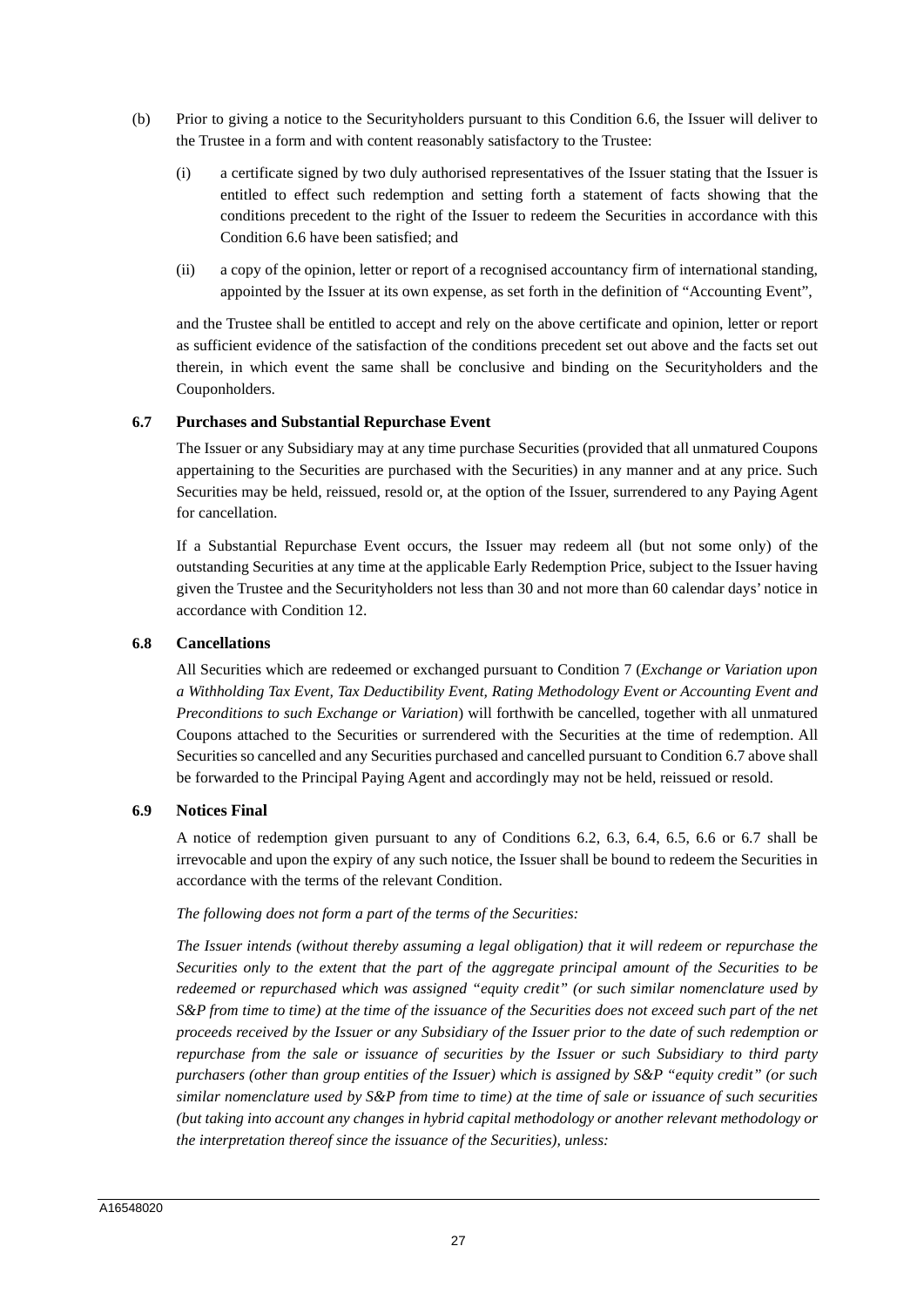- *(i) the rating (or such similar nomenclature then used by S&P) assigned by S&P to the Issuer is at least equal to the rating assigned to the Issuer on the date of the most recent hybrid security issuance (excluding any refinancing) which was assigned by S&P a "equity credit" similar to the Securities and the Issuer is of the view that such rating would not fall below this level as a result of such redemption or repurchase, or*
- *(ii) in the case of a repurchase, such repurchase is of less than (a) 10 per cent. of the aggregate principal amount of the Securities originally issued in any period of 12 consecutive months or (b) 25 per cent. of the aggregate principal amount of the Securities originally issued in any period of 10 consecutive years, or*
- *(iii) the Securities are redeemed pursuant to a Tax Deductibility Event or a Withholding Tax Event, or an Accounting Event or a Substantial Repurchase Event or a Rating Methodology Event which results from an amendment, clarification or change in the "equity credit" criteria by S&P; or*
- *(iv) the Securities are not assigned an "equity credit" by S&P (or such similar nomenclature then used by S&P) at the time of such redemption or repurchase, or*
- *(v) in the case of a repurchase, such repurchase relates to an aggregate principal amount of Securities which is less than or equal to the excess (if any) above the maximum aggregate principal amount of the Issuer's hybrid capital to which S&P then assigns equity content under its prevailing methodology; or*
- *(vi) such redemption or repurchase occurs on or after the Reset Date falling on 10 March 2047.*

# **7 Exchange or Variation upon a Withholding Tax Event, Tax Deductibility Event, Rating Methodology Event or Accounting Event and Preconditions to such Exchange or Variation**

- **7.1** If the Issuer determines that a Withholding Tax Event, Tax Deductibility Event, Rating Methodology Event or an Accounting Event has occurred and is continuing, and has provided the Trustee with the relevant certificate and opinion, or in the case of Condition 6.5 only, the Rating Agency Confirmation, pursuant to Condition 6.3, 6.4, 6.5 or 6.6 (as applicable), then the Issuer may, subject to Condition 7.2 below (without any requirement for the consent or approval of the Securityholders or Couponholders), subject to its having satisfied the Trustee immediately prior to the giving of any notice referred to herein that the provisions of this Condition 7 have been complied with and having given not less than 30 nor more than 60 Business Days' notice to the Trustee, the Principal Paying Agent and, in accordance with Condition 12 (Notices), to the Securityholders (which notice shall be irrevocable), as an alternative to an early redemption of the Securities at any time:
	- (i) exchange the Securities (the "**Exchanged Securities**"), or
	- (ii) vary the terms of the Securities (the "**Varied Securities**"),

so that:

- (A) in the case of a Tax Deductibility Event, the Issuer is entitled to claim a deduction or a higher deduction (as the case may be) in respect of interest paid when computing its tax liabilities for Italian corporation income tax purposes as compared with the entitlement (in the case of the Issuer) after the occurrence of the relevant Tax Deductibility Event,
- (B) in the case of a Withholding Tax Event, in making any payments in respect of the Exchanged Securities or Varied Securities the Issuer is only required to pay lesser or no Additional Amounts in respect of the Exchanged Securities or Varied Securities,
- (C) in the case of an Accounting Event, the aggregate nominal amount of the Exchanged Securities or Varied Securities (as the case may be) will be recorded as a "financial liability" in accordance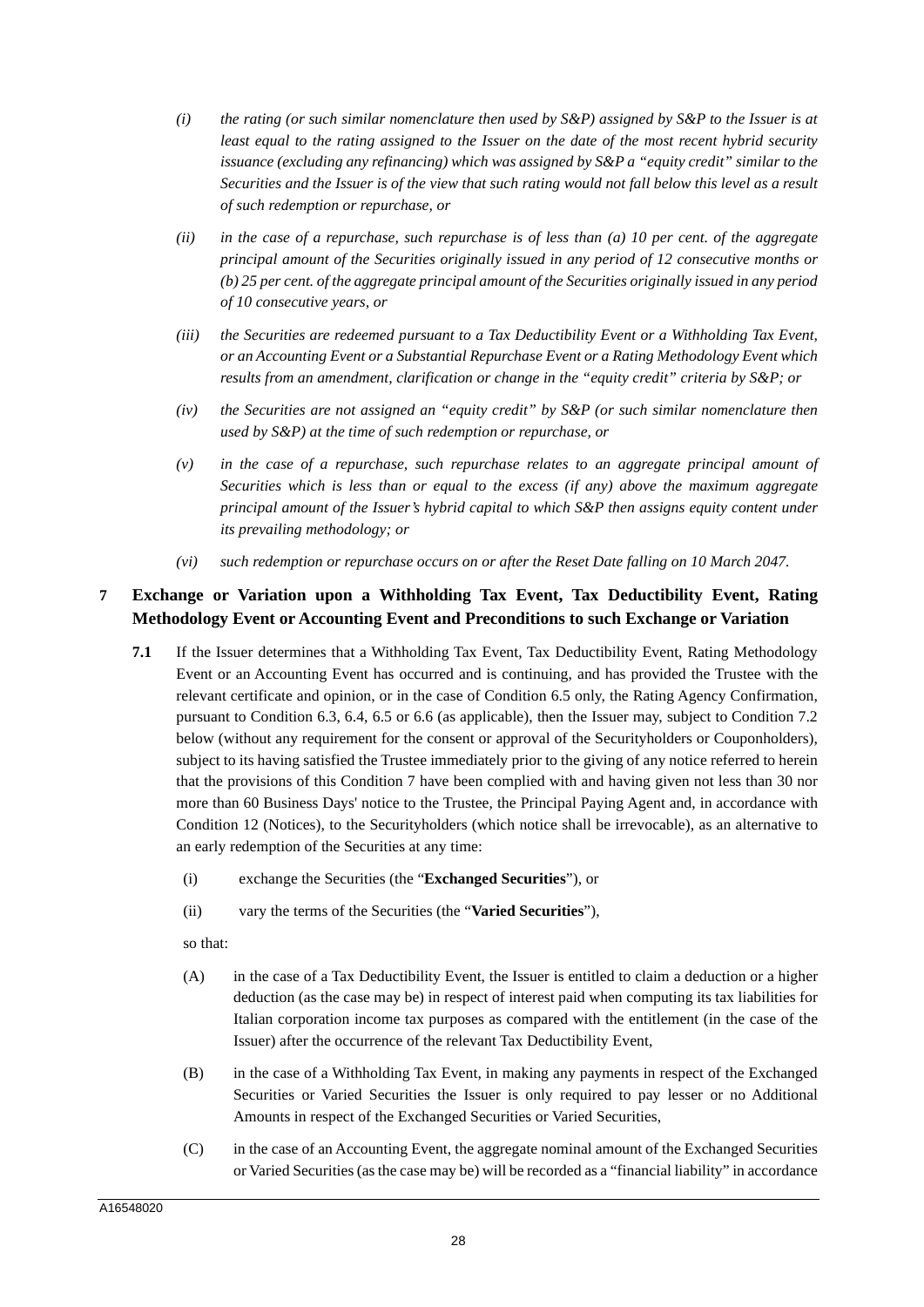with accounting practices or principles applicable to the Issuer at the time of the next Financial Statements of the Issuer, or

(D) in the case of a Rating Methodology Event, the aggregate nominal amount of the Exchanged Securities or Varied Securities (as the case may be) is assigned "equity credit" by the relevant Rating Agency that is equal to or greater than that which was assigned to the Securities on the Issue Date (or if "equity credit" is not assigned to the Securities by the relevant Rating Agency on the Issue Date, at the date on which "equity credit" is assigned by such Rating Agency for the first time),

and the Trustee shall, subject to the following provisions of this Condition 7, and subject to the receipt by it of the certificate by two duly authorised representatives of the Issuer referred to in Condition 7.2 below, agree to such exchange or variation.

Upon expiry of such notice, the Issuer shall either vary the terms of or, as the case may be, exchange the Securities in accordance with this Condition 7 and cancel such Exchanged Securities.

The Trustee shall (at the expense of the Issuer) enter into a supplemental trust deed and/or supplemental agency agreement with the Issuer (including indemnities satisfactory to the Trustee) solely in order to effect the exchange of the Securities, or the variation of the terms of the Securities, provided that the Trustee shall not be obliged to enter into such supplemental trust deed and/or supplemental agency agreement if the terms of the Exchanged Securities or the Varied Securities would impose, in the Trustee's opinion, more onerous obligations upon it or expose it to liabilities or reduce its protections. If the Trustee does not enter into such supplemental trust deed and/or supplemental agency agreement (and the Trustee shall have no liability or responsibility to any person if it does not do so), the Issuer may redeem the Securities as provided in Condition 6 (Redemption and Purchase).

**7.2** Any such exchange or variation shall be subject to the following conditions:

- (i) for as long as the Securities are listed on any stock exchange, the Issuer complying with the rules of the relevant stock exchange (or any other relevant authority) on which the Securities are for the time being admitted to trading, and (for so long as the rules of such exchange require) the publication of any appropriate supplement, listing particulars or offering circular in connection therewith, and the Exchanged Securities or Varied Securities continue to be admitted to trading on the same stock exchange as the Securities were admitted to trading immediately prior to the relevant exchange or variation;
- (ii) the Issuer paying any outstanding Arrears of Interest in full prior to such exchange or variation or providing for the accrual of an amount equal to the Arrears of Interest under the terms of the Exchanged Securities or the Varied Securities (as applicable);
- (iii) the Exchanged Securities or Varied Securities shall: (A) rank at least *pari passu* with the ranking of the Securities prior to the exchange or variation, and (B) benefit from the same interest rates and the same Interest Payment Dates, the same First Reset Date and early redemption rights (provided that the relevant exchange or variation may not itself trigger any early redemption right), a maturity date which shall not be longer than the maturity date of the Issuer as provided from time to time under the relevant by-laws, the same rights to accrued interest or Arrears of Interest and any other amounts payable under the Securities which, in each case, has accrued to the Securityholders and has not been paid, the same rights to principal and interest, and, if publicly rated by a Rating Agency which has provided a solicited rating at the invitation or with the consent of the Issuer, immediately prior to such exchange or variation, at least the same credit rating immediately after such exchange or variation by each such Rating Agency, as compared with the relevant solicited rating(s) immediately prior to such exchange or variation (as determined by the Issuer using reasonable measures available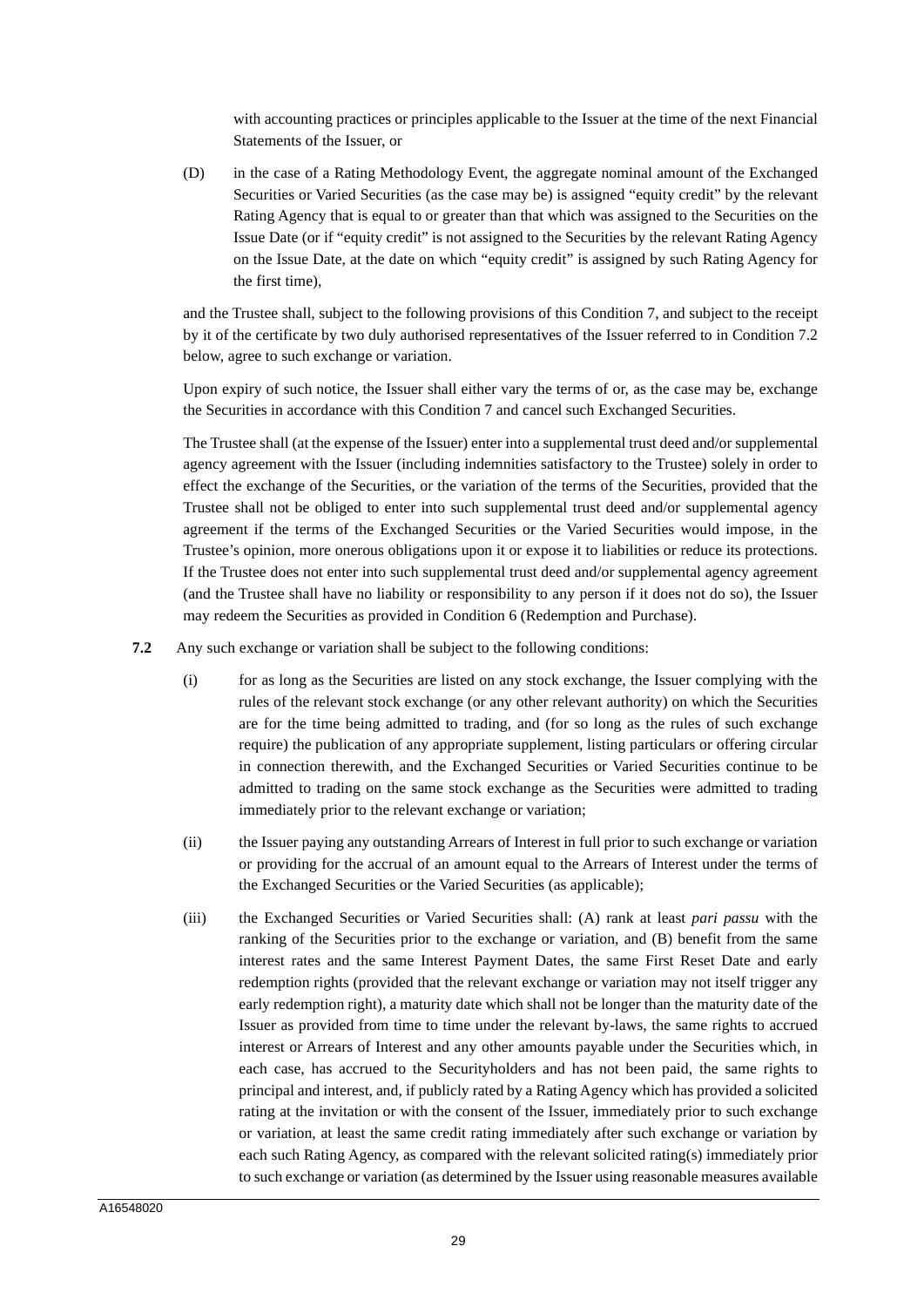to it including discussions with the Rating Agencies to the extent practicable) (C) not contain terms providing for the mandatory deferral or cancellation of interest and (D) not contain terms providing for loss absorption through principal write-down or conversion to shares;

- (iv) the terms of the exchange or variation, in the sole opinion of the Issuer (acting reasonably) not being prejudicial to the interests of the Securityholders, including compliance with (iii) above, as certified to the Trustee by two duly authorised representatives of the Issuer, having consulted in good faith with an independent financial institution of international repute or an independent financial adviser experienced in the international capital markets, and any such certificate shall be final and binding on all parties;
- (v) the preconditions to exchange or variation set out in the Trust Deed having been satisfied, including the issue of legal opinions addressed to the Trustee (in form and substance satisfactory to the Trustee) (copies of which shall be made available to the Securityholders by appointment at the specified offices of the Trustee during usual office hours or at the Trustee's option may be provided by email to such holder requesting copies of such documents, subject to the Trustee (as applicable) being supplied by the Issuer with copies of such documents) from one or more international law firms of good reputation selected by the Issuer and confirming (x) that the Issuer has capacity to assume all rights, duties and obligations under the Exchanged Securities or Varied Securities (as the case may be) and has obtained all necessary corporate or governmental authorisation to assume all such rights and obligations and (y) the legality, validity and enforceability of the Exchanged Securities or Varied Securities;
- (vi) the delivery to the Trustee of a certificate signed by two duly authorised representatives of the Issuer certifying each of the points set out in paragraphs (i) to (v) above.

The Trustee may rely absolutely upon and shall be entitled to accept such certificates and any such opinions, as are referred to in this Condition 7, without any liability to any person for so doing and without any further inquiry as sufficient evidence of the satisfaction of the criteria set out in such paragraphs, in which event it shall be conclusive and binding on the Securityholders and the Couponholders.

## **8 Taxation**

## **8.1 Payment without Withholding**

All payments of principal and interest in respect of the Securities and Coupons by the Issuer will be made without withholding or deduction for or on account of any Taxes imposed or levied by or on behalf of any Tax Jurisdiction, unless such withholding or deduction of the Taxes is required by law. In such event, the Issuer will pay such additional amounts (the "**Additional Amounts**") as may be necessary in order that the net amounts received by the Securityholders and Couponholders after such withholding or deduction shall equal the respective amounts of principal and interest which would otherwise have been receivable in respect of the Securities or, as the case may be, Coupons in the absence of such withholding or deduction; except that no Additional Amounts shall be payable:

- (a) in respect of any Security or Coupon presented for payment
	- (i) in any Tax Jurisdiction; or
	- (ii) by or on behalf of a holder who is liable for such Taxes in respect of such Security or Coupon by reason of his having some connection with a Tax Jurisdiction other than the mere holding of such Security or Coupon; or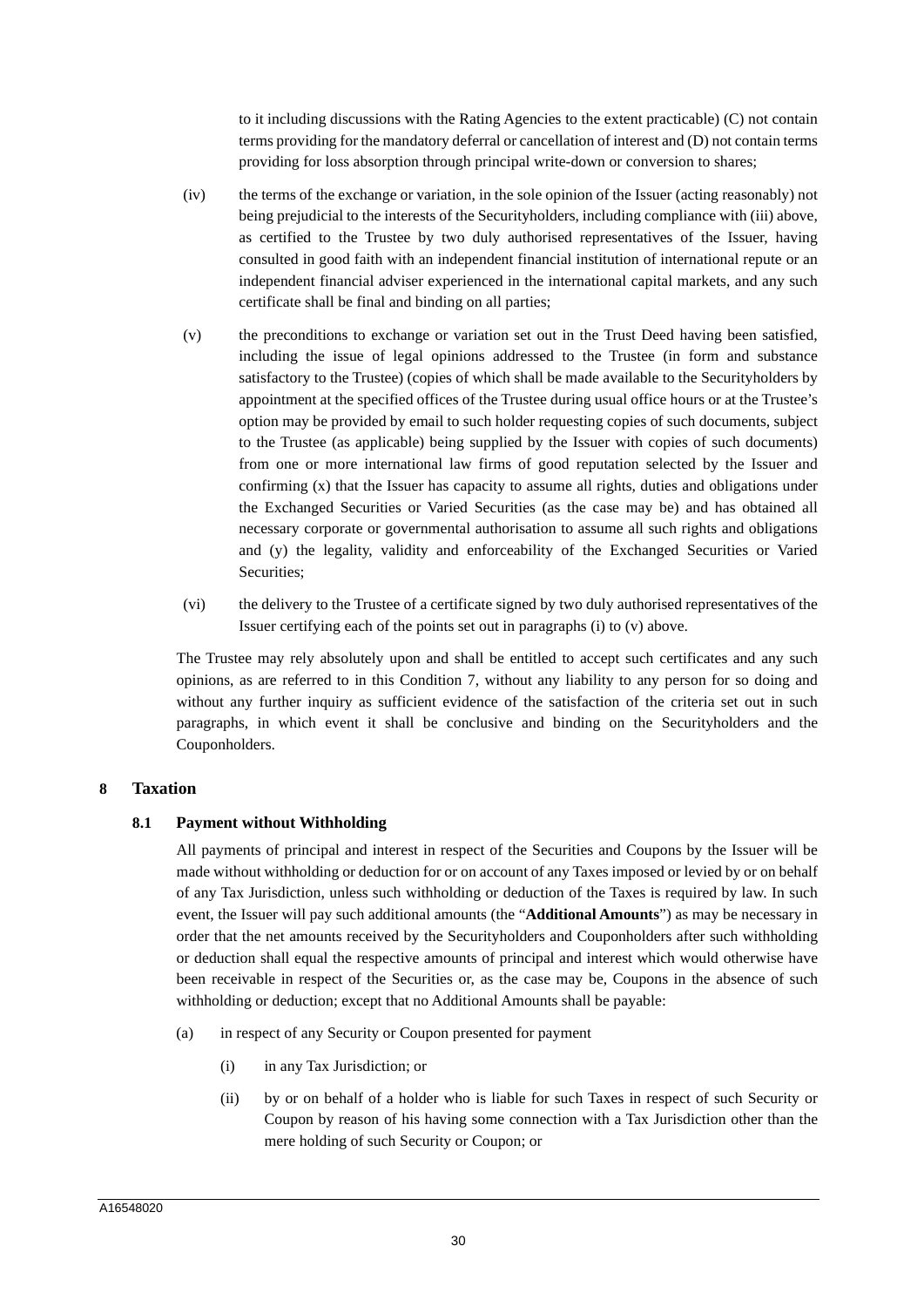- (iii) by or on behalf of a holder who would be able to avoid such withholding or deduction by making a declaration or any other statement including, but not limited to, a declaration of residence or non-residence, but fails to do so; or
- (iv) more than 30 days after the Relevant Date except to the extent that the holder thereof would have been entitled to an Additional Amount on presenting the same for payment on such thirtieth day assuming that day to have been a Presentation Date (as defined in Condition 5); or
- (b) in relation to any payment or deduction on account of *imposta sostitutiva* pursuant to Decree No. 239 as amended and/or supplemented or, for the avoidance of doubt, Italian Legislative Decree No. 461 of 21 November 1997 as amended and supplemented and in all circumstances in which the procedures set forth in Decree No. 239 in order to benefit from a tax exemption have not been met or complied with; or
- (c) in the event of payment by the Issuer to a non-Italian resident holder, to the extent that the holder is resident in a country which does not allow for a satisfactory exchange of information with the Italian authorities.

Notwithstanding anything to the contrary contained herein, the Issuer (and any other person making payments on behalf of the Issuer) shall be entitled to withhold and deduct any amounts required to be deducted or withheld pursuant to an agreement described in Section 1471(b) of the U.S. Internal Revenue Code of 1986, as amended (the "**Code**"), or otherwise imposed pursuant to (i) Sections 1471 through 1474 of the Code, or (ii) any regulations thereunder or official interpretations thereof, or (iii) an intergovernmental agreement between the United States and another jurisdiction facilitating the implementation thereof, or (iv) any law implementing such an intergovernmental agreement (any such withholding or deduction, a "**FATCA Withholding**"), and no person shall be required to pay any additional amounts in respect of FATCA Withholding.

## **8.2 Additional Amounts**

Any reference in these Conditions to any amounts in respect of the Securities shall be deemed also to refer to any Additional Amounts which may be payable under this Condition or under any undertakings given in addition to, or in substitution for, this Condition pursuant to the Trust Deed.

## **9 Prescription**

The Securities and Coupons (which for this purpose shall not include Talons) will become void unless presented for payment within periods of 10 years (in the case of principal) and 5 years (in the case of interest) from the Relevant Date in respect of the Securities or, as the case may be, the Coupons, subject to the provisions of Condition 5. There shall not be included in any Coupon sheet issued upon exchange of a Talon any Coupon which would be void upon issue under this Condition or Condition 5.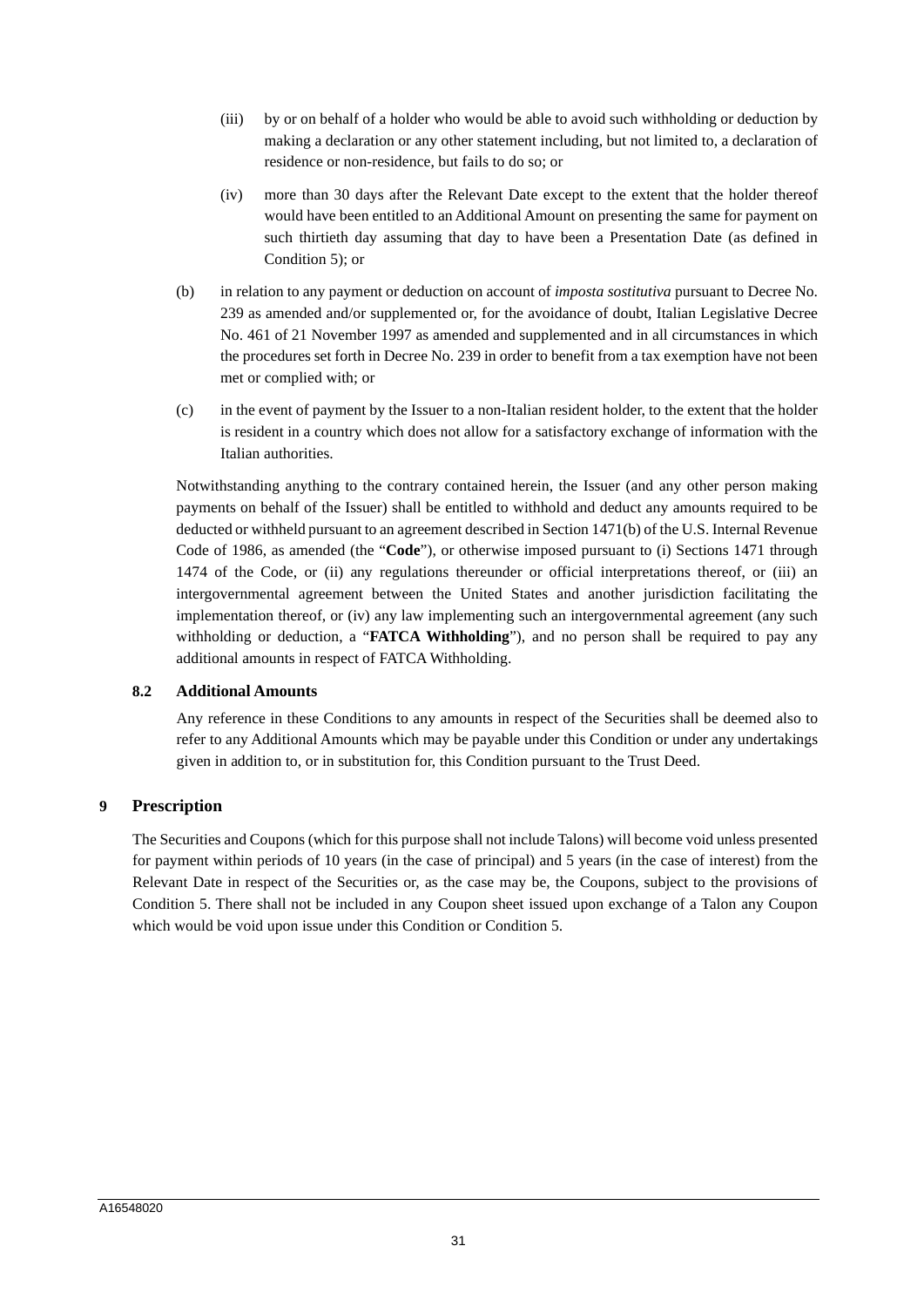## **10 Enforcement on the Liquidation Event Date and No Events of Default**

#### **10.1 No Events of Default**

There are no events of default in relation to the Securities.

On the Liquidation Event Date, the Securities will become due and payable at an amount equal to their principal amount, together with any outstanding interest accrued up to (but excluding) the Liquidation Event Date and any outstanding Arrears of Interest.

On or following the Liquidation Event Date, no payments will be made in relation to the Junior Securities of the Issuer before all amounts due, but unpaid, on the Securities have been paid by the Issuer.

#### **10.2 Enforcement on the Liquidation Event Date**

On or following the Liquidation Event Date, the Trustee at its sole discretion and subject to Condition 10.3 may (subject to its being indemnified and/or secured and/or prefunded to its satisfaction), institute steps in order to obtain a judgment against the Issuer for any amounts due in respect of the Securities, including the institution of Insolvency Proceedings against the Issuer or the filing of a proof of claim and participation in any Insolvency Proceedings or proceedings for the liquidation, dissolution or winding-up of the Issuer (in which Insolvency Proceedings, liquidation, dissolution or winding-up the Securities shall immediately be due and payable at their principal amount together with any accrued but unpaid interest up to (but excluding) the date on which the Securities become so due and payable and any outstanding Arrears of Interest).

#### **10.3 Enforcement by the Trustee**

- (a) Subject to sub-paragraph (b) below, the Trustee may at its discretion and without further notice, take such steps, actions or proceedings against the Issuer as it may think fit to enforce the provisions of the Trust Deed, the Securities and the Coupons, but in no event shall the Issuer, by virtue of the initiation of any such steps, actions or proceedings, be obliged to pay any sum or sums sooner than the same would otherwise have been payable by it.
- (b) The Trustee shall not be bound to take any action referred to in Conditions 10.2 or 10.3(a) above or any other action or steps under or pursuant to the Trust Deed, the Securities or the Coupons unless (a) it has been so directed by an extraordinary resolution of the Securityholders or so requested in writing by the holders of at least one-quarter in principal amount of the Securities then outstanding and (b) it has been indemnified and/or secured and/or prefunded to its satisfaction.

#### **10.4 Enforcement by the Securityholders**

No Securityholder or Couponholder shall be entitled to proceed directly against the Issuer or to institute any Insolvency Proceedings against the Issuer or to file a proof of claim and participate in any Insolvency Proceedings or institute proceedings for the liquidation, dissolution or winding-up of the Issuer unless the Trustee, having become bound so to proceed, fails so to do within a reasonable period and the failure shall be continuing, in which case the Securityholder or Couponholder shall have only such rights against the Issuer as those which the Trustee would have been entitled to exercise pursuant to this Condition 10.

#### **10.5 Limitation on remedies**

No remedy against the Issuer, other than as referred to in this Condition 10, shall be available to the Trustee, the Securityholders and the Couponholders, whether for the recovery of amounts due in respect of the Securities or under the Trust Deed or in respect of any breach by the Issuer of any of its other obligations under or in respect of the Securities, the Coupons and the Trust Deed.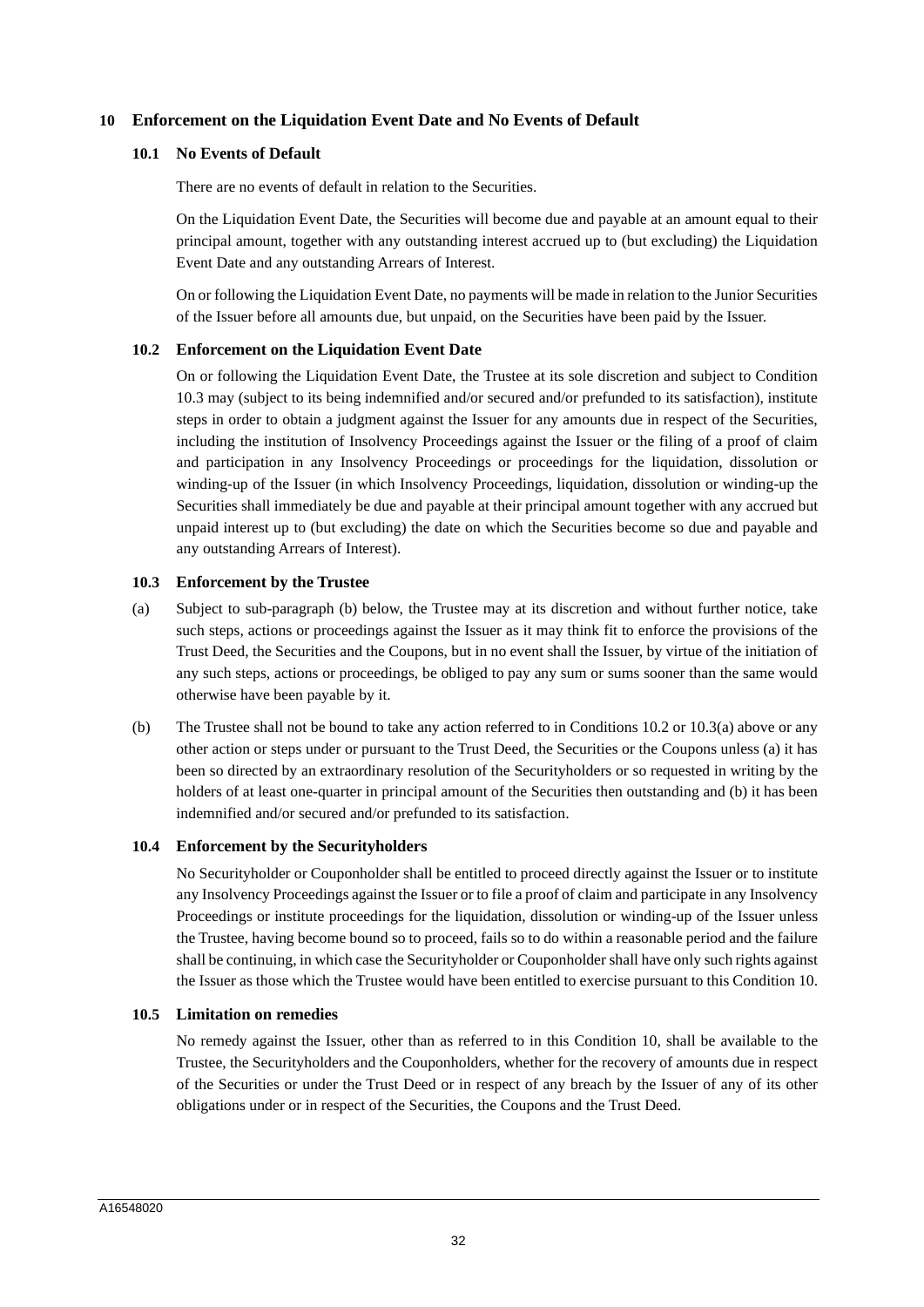#### **11 Replacement of Securities and Coupons**

Should any Security or Coupon be lost, stolen, mutilated, defaced or destroyed it may be replaced at the specified office of the Principal Paying Agent upon payment by the claimant of such costs and expenses as may be incurred in connection with the replacement and on such terms as to evidence and indemnity as the Issuer may reasonably require. Mutilated or defaced Securities or Coupons must be surrendered before replacements will be issued.

#### **12 Notices**

All notices regarding the Securities will be deemed to be validly given (a) if published in a leading English language daily newspaper of general circulation in London and Ireland (it is expected that such publication will be made in the *Financial Times* in London and the *Irish Times* in Ireland) and (b) if and for so long as the Securities are admitted to trading on, and listed on the Euronext Dublin, on the Euronext Dublin's website, www.ise.ie. The Issuer shall also ensure that notices are duly published in a manner which complies with the rules and regulations of any stock exchange (or any other relevant authority) on which the Securities are for the time being listed or by which they have been admitted to trading. Any such notice will be deemed to have been given on the date of the first publication. If publication as provided above is not practicable, notice will be given in such other manner, and shall be deemed to have been given on such date, as the Trustee may approve. Couponholders will be deemed for all purposes to have notice of the contents of any notices given to the Securityholders in accordance with this paragraph.

# **13 Meetings of Securityholders, Modification, Waiver, Authorisation, Determination and Substitution of the Issuer**

#### **13.1 Meetings of Securityholders**

The Trust Deed contains provisions consistent with the laws, legislation, rules and regulations of the Republic of Italy (including without limitation Legislative Decree No. 58 of 24 February 1998, as amended) for convening meetings of the Securityholders to consider any matter affecting their interests, including any modifications of the Conditions or of any provisions of the Trust Deed.

According to the laws, legislation, rules and regulations of the Republic of Italy, such meetings will be validly held as a single call meeting or, if the Issuer's by-laws provide for multiple calls, as a multiple call meeting, if (i) in the case of a single call meeting, there are one or more persons present, being or representing Securityholders holding at least one-fifth of the aggregate nominal amount of the Securities, for the time being outstanding, or such a higher quorum as may be provided for in the Issuer's by-laws, or (ii) in the case of a multiple call meeting, (a) there are one or more persons present being or representing Securityholders holding not less than one-half of the aggregate nominal amount of the Securities, for the time being outstanding; (b) in case of an adjourned meeting, there are one or more persons present being or representing Securityholders holding more than one-third of the aggregate nominal amount of the Securities for the time being outstanding; and (c) in the case of any further adjourned meeting, there are one or more persons present being or representing Securityholders holding at least one- fifth of the aggregate nominal amount of the Securities for the time being outstanding, provided that the Issuer's by-laws may in each case (to the extent permitted under the applicable laws and regulations of the Republic of Italy) provide for a higher quorum.

The majority to pass a resolution at any meeting (including, where applicable, an adjourned meeting) will be at least two-thirds of the aggregate nominal amount of the outstanding Securities represented at the meeting; provided however that (A) certain proposals, as set out in Article 2415 of the Italian Civil Code (including, for the avoidance of doubt, (a) any modification of the method of calculating the amount payable or modification of the date fixed for redemption or any date for payment of interest or, where applicable, of the method of calculating the date of payment in respect of any principal or interest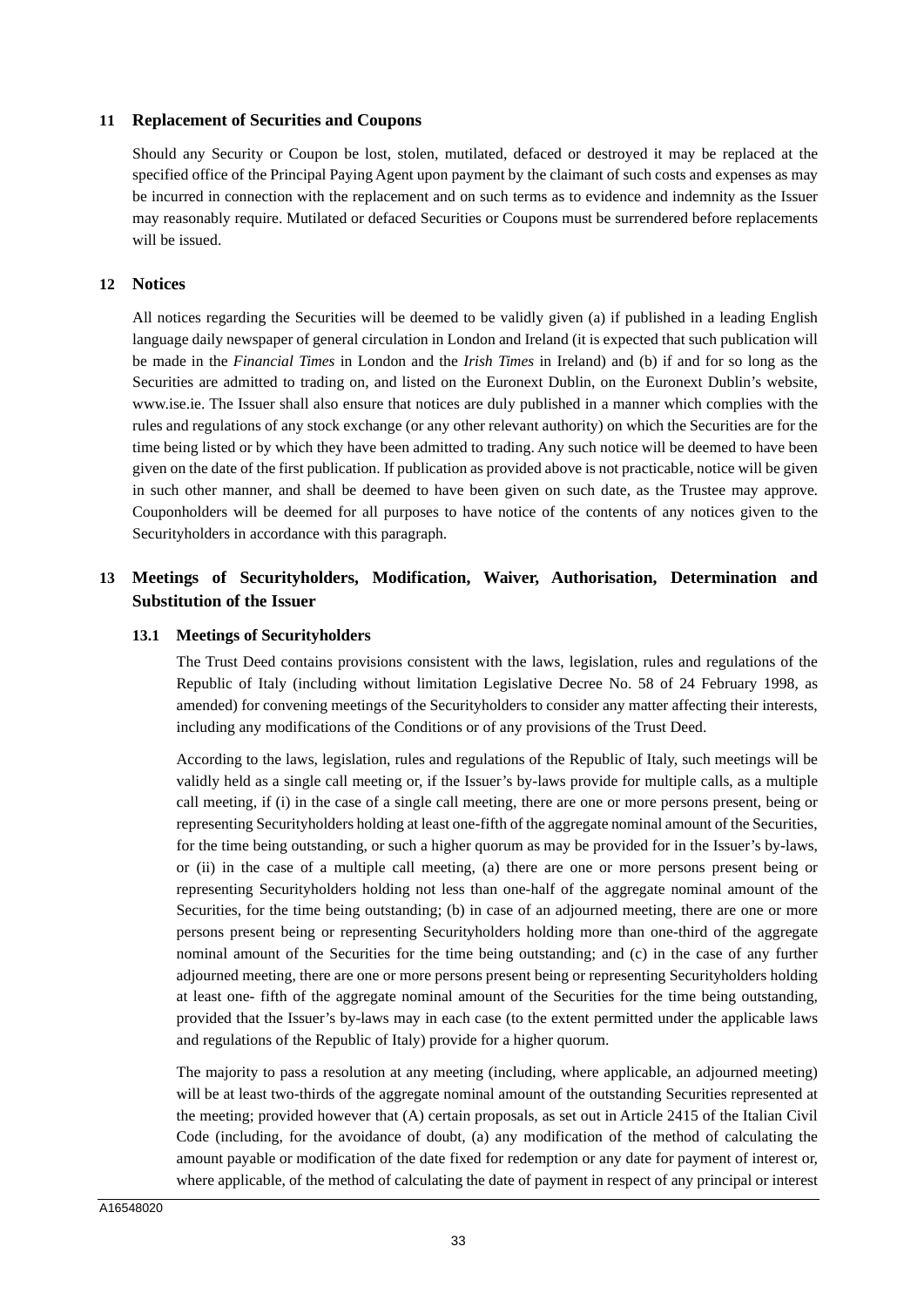in respect of the Securities or change of the subordination provisions of the Trust Deed and (b) any alteration of the currency in which payments under the Securities are to be made or the denomination of the Securities) may only be sanctioned by a resolution passed at a meeting of the Securityholders by the higher of (i) one or more persons holding or representing not less than one half of the aggregate nominal amount of the outstanding Securities, and (ii) one or more persons holding or representing not less than two thirds of the Securities represented at the meeting and (B) the Issuer's by-laws may in each case (to the extent permitted under applicable Italian law) provide for higher majorities.

Resolutions passed at any meeting of the Securityholders shall be binding on all Securityholders, whether or not they are present at the meeting, and on all Couponholders. In accordance with the Italian Civil Code, a *rappresentante comune*, being a joint representative of Securityholders, may be appointed in accordance with Article 2417 of the Italian Civil Code in order to represent the Securityholders' interest hereunder and to give execution to the resolutions of the meeting of the Securityholders.

#### **13.2 Substitution of the Issuer**

- (a) The Trustee may, without the consent of the Securityholders or the Couponholders, agree with the Issuer to the substitution in place of the Issuer (or of any previous substitute under this Condition 13.2) as the principal debtor under the Securities, Coupons and the Trust Deed of another company, being any entity that will succeed to, or to which the Issuer (or those of any previous substitute under this Condition 13.2) will transfer, all or substantially all of its assets and business (or any previous substitute under this Condition 13.2) by operation of law, contract or otherwise, subject to (i) the Trustee being satisfied that such substitution does not result in the substituted issuer having an entitlement, as at the date on which such substitution becomes effective, to redeem the Securities pursuant to Conditions 6.3, 6.4, 6.5 or 6.6, and (ii) certain other conditions set out in the Trust Deed being satisfied.
- (b) The Issuer has covenanted in the Trust Deed that, for so long as the Securities remain outstanding, it will not consolidate or merge with another company or firm or sell or lease all or substantially all of its assets to another company unless (i) if the Issuer merges out of existence or sells or leases all or substantially all of its assets, the other company assumes all the then-existing obligations of the Issuer (including, without limitation, all obligations under the Securities and the Trust Deed), either by law or contractual arrangements and (ii) certain other conditions set out in the Trust Deed are complied with.
- (c) As long as the Securities are admitted to trading on the regulated market of Euronext Dublin and/or listed on the official list of Euronext Dublin, in the case of such a substitution, the Issuer will give notice of any substitution pursuant to Condition 13.2(a) above to Euronext Dublin and, as soon as reasonably practicable but in any event not later than 30 calendar days after the execution of such documents required by, and the compliance with such other requirements of, the Trust Deed in connection with the substitution, notice of such substitution will be given to the Securityholders by the Issuer in a form previously approved by the Trustee in accordance with Condition 12, in which event the substitution shall be conclusive and binding on the Securityholders and the Couponholders.

## **13.3 Waiver, authorisation, determination and exercise by the Trustee of discretions etc.**

The Trustee may agree, without the consent of the Securityholders or Couponholders, to any modification (except as mentioned in the Trust Deed) of, or to the waiver or authorisation of any breach or proposed breach of, any of the provisions of the Securities or the Trust Deed where, in any such case, it is not, in the opinion of the Trustee, materially prejudicial to the interests of the Securityholders so to do or may agree, without any such consent as aforesaid, to any modification which is, in the opinion of the Trustee, of a formal, minor or technical nature or to correct an error which is manifest). Any such modification, waiver, authorisation or determination shall be binding on the Securityholders and the Couponholders and, unless the Trustee otherwise agrees, any such modification shall be notified to the Securityholders in accordance with Condition 12 as soon as practicable thereafter.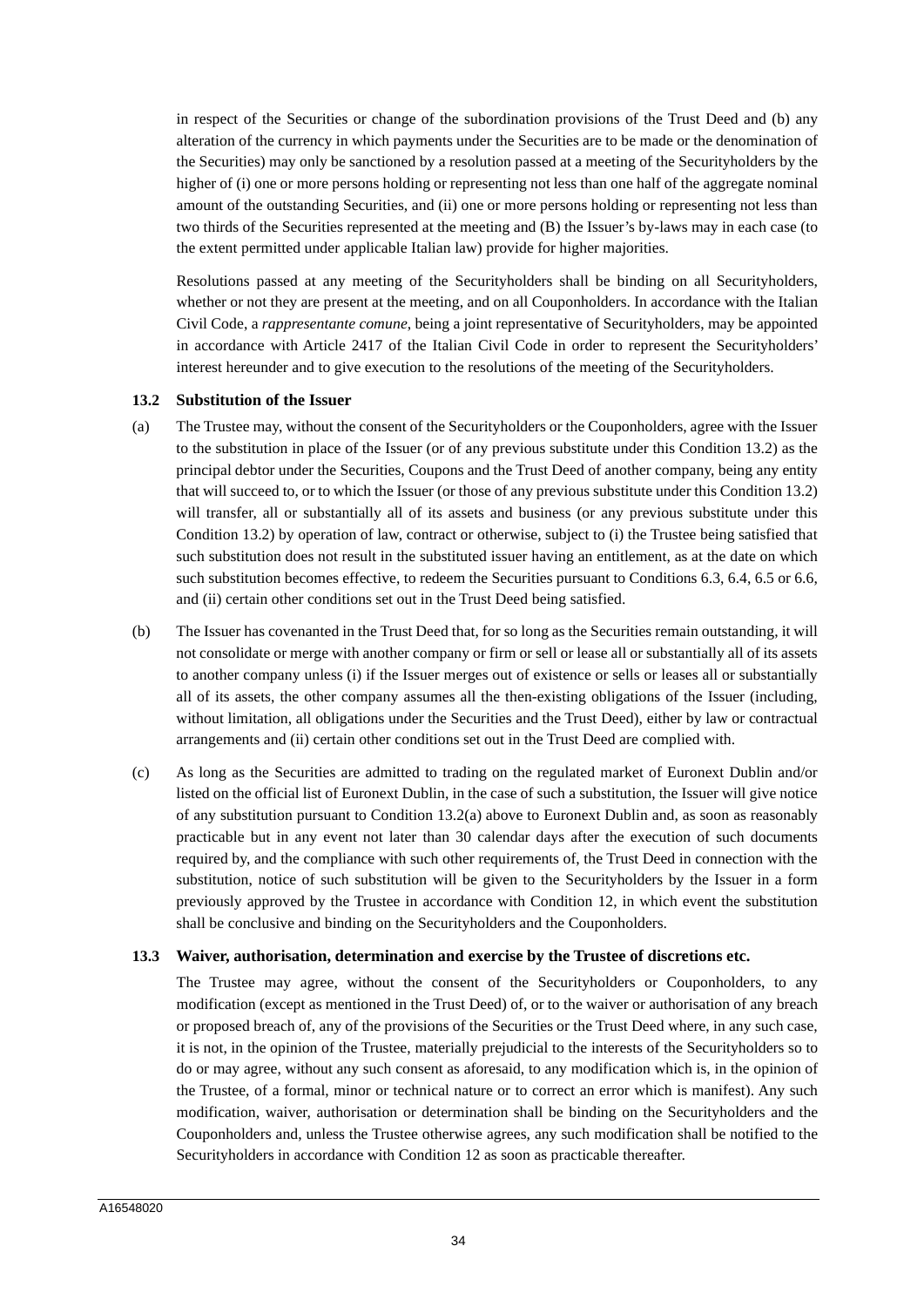#### **13.4 Trustee to have Regard to Interests of Securityholders as a Class**

In connection with the exercise by it of any of its trusts, powers, authorities and discretions (including, without limitation, any modification, waiver, authorisation, determination or substitution), the Trustee shall have regard to the general interests of the Securityholders as a class (but shall not have regard to any interests arising from circumstances particular to individual Securityholders or Couponholders whatever their number) and, in particular but without limitation, shall not have regard to the consequences of any such exercise for individual Securityholders or Couponholders (whatever their number) resulting from their being for any purpose domiciled or resident in, or otherwise connected with, or subject to the jurisdiction of, any particular territory or any political subdivision thereof and the Trustee shall not be entitled to require, nor shall any Securityholder or Couponholder be entitled to claim, from the Issuer, the Trustee or any other person any indemnification or payment in respect of any tax consequences of any such exercise upon individual Securityholders or Couponholders except to the extent already provided for in Condition 8 and/or any undertaking or covenant given in addition to, or in substitution for, Condition 8 pursuant to the Trust Deed.

## **14 Indemnification of the Trustee and its Contracting with the Issuer**

#### **14.1 Indemnification of the Trustee**

The Trust Deed contains provisions for the indemnification of the Trustee and for its relief from responsibility, including provisions relieving it from taking action unless indemnified and/or secured and/or prefunded to its satisfaction.

#### **14.2 Trustee Contracting with the Issuer**

The Trust Deed also contains provisions pursuant to which the Trustee is entitled, *inter alia*, (a) to enter into business transactions with the Issuer and/or any Subsidiary and to act as trustee for the holders of any other securities issued or guaranteed by, or relating to, the Issuer and/or any Subsidiary, (b) to exercise and enforce its rights, comply with its obligations and perform its duties under or in relation to any such transactions or, as the case may be, any such trusteeship without regard to the interests of, or consequences for, the Securityholders or Couponholders, and (c) to retain and not be liable to account for any profit made or any other amount or benefit received thereby or in connection therewith.

#### **15 Further Issues**

The Issuer is at liberty from time to time without the consent of the Securityholders or Couponholders to create and issue further securities or bonds (whether in bearer or registered form) either (a) ranking *pari passu* in all respects (or in all respects save for the first payment of interest thereon) and so that the same shall be consolidated and form a single series with the outstanding securities or bonds of any series (including the Securities) constituted by the Trust Deed or any supplemental deed or (b) upon such terms as to ranking, interest, conversion, redemption and otherwise as the Issuer may determine at the time of the issue. Any further securities or bonds which are to form a single series with the outstanding securities or bonds of any series (including the Securities) constituted by the Trust Deed or any supplemental deed shall, and any other further securities or bonds may (with the consent of the Trustee), be constituted by a deed supplemental to the Trust Deed. The Trust Deed contains provisions for convening a single meeting of the Securityholders and the holders of securities or bonds of other series in certain circumstances where the Trustee so decides.

## **16 Governing Law and Submission to Jurisdiction**

## **16.1 Governing Law**

The Trust Deed, the Securities and the Coupons and any non-contractual obligations arising out of or in connection with the Trust Deed, the Securities and the Coupons are governed by, and shall be construed in accordance with, English law, except for Conditions 3.1 and 3.2, which shall each be governed by